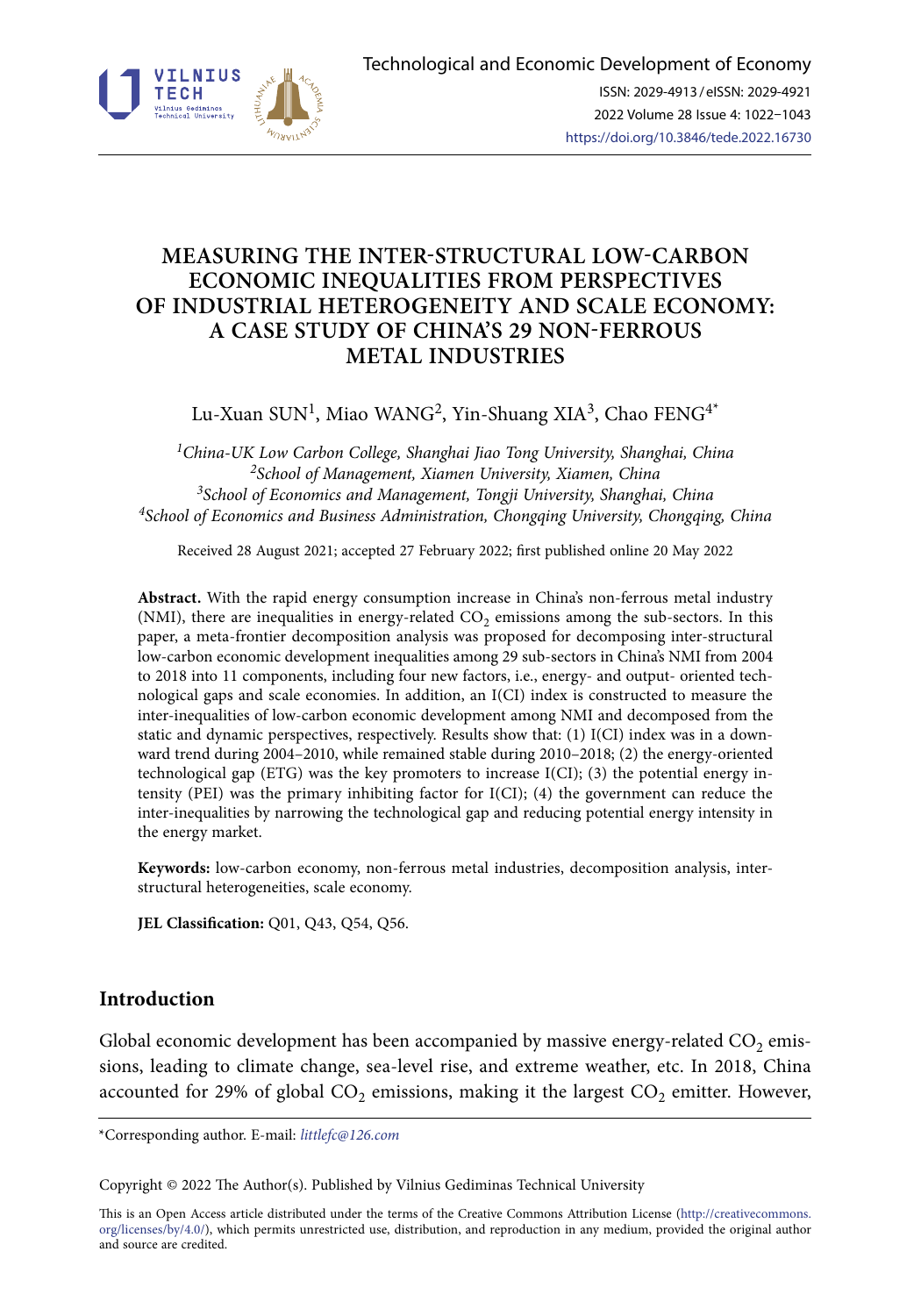China's carbon intensity in 2018 decreased by 45.8% compared to 2005. Carbon intensity can reveal the evolution and predict the development prospects of low-carbon economic development. Since 2000, the carbon intensity of energy consumption has increased significantly in most regions of the world (Raupach et al., 2007). However, China's low-carbon economic policies have been effective, and several studies have demonstrated a decreasing trend in China's carbon intensity (Fang & Deng, 2011; Li et al., 2019; Wang & Wang, 2020). In addition, many scholars have further investigated the driving factors of carbon intensity change in China from the national level (Fan et al., 2007; Wang et al., 2020; Pang et al., 2021) and the provincial level (Huang, 2018; Wu et al., 2019; Pan et al., 2022). Based on the study of carbon intensity evolution, scholars have predicted the future changes in China's carbon intensity (Guo et al., 2016; Chang & Chang, 2016; Li et al., 2017). For example, Wang et al. (2018) predicted that China's carbon intensity would decrease by 42.39%, 43.74%, and 42.67% from the 2005 level under the unconstrained scenario, the policy-constrained scenario, and the minimal external costs of carbon emissions scenario, respectively.

From the above evolutionary studies, scholars have found carbon intensity inequalities in China. For example, Guan et al. (2014) found that China's carbon intensity increased by 3% overall between 2002 and 2009, while the carbon intensity of the dominant sector showed the least change over the study period compared with other sectors. There were many other studies on the inequalities (Zhou et al., 2020; Wang & Zheng, 2020; Lin et al., 2021). To measure the carbon intensity inequalities in China, some studies have constructed interprovincial Gini coefficients of carbon intensity (Du et al., 2020; Zhang et al., 2020; Cheng et al., 2021). Wu et al. (2018) found that the Gini coefficients steadily increased from 1995 to 2014. It indicated that the inter-provincial carbon intensity inequalities in China were gradually increasing.

To further study the determinants of carbon intensity inequalities, scholars often use Index Decomposition Analysis (IDA) and Structural Decomposition Analysis (SDA) to decompose the carbon intensity inequalities. The SDA method is mainly based on the inputoutput model to decompose the carbon intensity impact of input-output coefficients. Xiao et al. (2020) used the SDA method to decompose the carbon intensity inequalities among countries globally from 2010 to 2014 and found that the carbon emission coefficient was the main driving factor for inequalities. However, the application of the SDA method must be based on input-output tables, so the data is relatively difficult to obtain. Therefore, the SDA method is often limited by the data. As for the IDA method, it can decompose carbon intensity into the form of cumulative multiplication and then weight it according to the different factors (Wang et al., 2017a; Xu et al., 2021; Tian et al., 2021). Therefore, it can fully decompose without residual values and is simple to use. Based on the IDA method, scholars have found that energy intensity (Li & Ou, 2013; Chen et al., 2019; Chu et al., 2021), scale economy (Li et al., 2016; Song et al., 2019a), energy structure (Wang et al., 2013; Liu & Gong, 2021), and carbon emission efficiency (Yang et al., 2020) are important influencing factors for the carbon intensity inequalities.

The above approaches failed to take into account the impact of technology and efficiency factors on carbon intensity inequalities, which may play important roles (Zheng et al., 2019; Zhou et al., 2019; Zhang & Ke, 2022). However, it can be solved by the production decom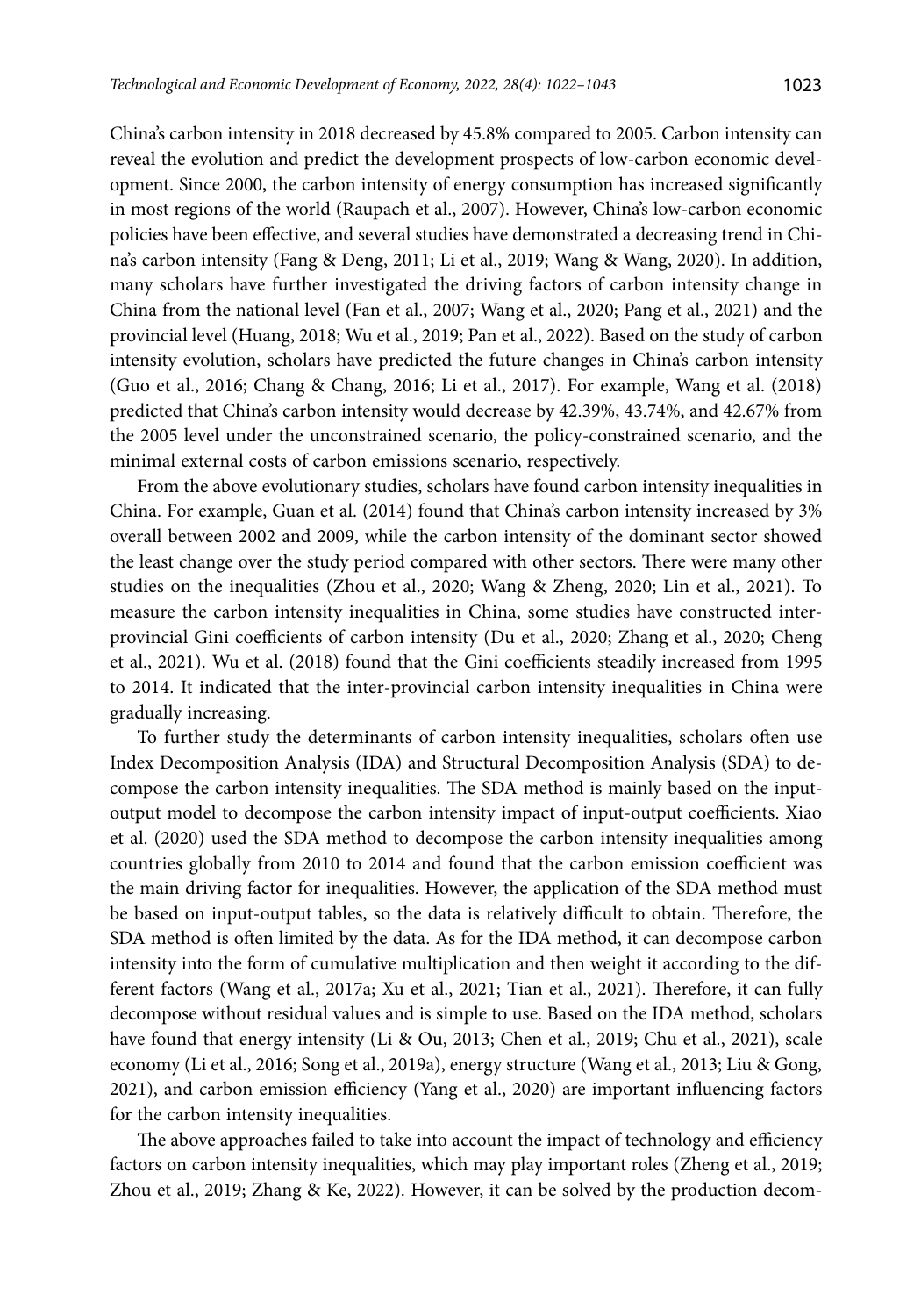position analysis (PDA) method, which is able to measure the technology and efficiency effect (Lin & Du, 2014). Based on an integrated decomposition analysis model combining the IDA method and PDA method, Liu et al. (2020) found that potential energy intensity was the main influencing factor on low-carbon development inequalities. In addition, the influencing factors also included the decline of energy intensity and the advances in production technology (Zang et al., 2021).

The non-ferrous metal industry (NMI) is an important basic material industry in China, while the process of mass production and consumption of non-ferrous metals is accompanied by a large amount of  $CO<sub>2</sub>$  emissions. According to the China Carbon Accounting Database, from 2000 to 2018,  $CO<sub>2</sub>$  emissions from the NMI increased by 580 million tons per year, with an average annual growth rate of 11%. In 2018, the NMI generated about 650 million tons of carbon emissions, accounting for 6.5% of China's total  $CO_2$  emissions. It can be seen that the overall  $CO<sub>2</sub>$  emissions of the NMI were large and show a high growth trend. Therefore, it is crucial to clarify the past successes and shortcomings of the low-carbon economic development in NMI. It can provide scientific evidence for China's NMI to propose specific measures for future low-carbon economic development.

The NMI includes smelting industry (SI), mining industry (MI), and alloy manufacturing and rolling processing (AM&RP), which are subdivided into 29 sub-sectors. Since different types of nonferrous metals have different characteristics and production processes, the determinants for the carbon intensity are also different. Therefore, the inequalities of low-carbon development within the NMI are widespread. If it is not controlled, the sub-sectors with high carbon intensity may fall into a vicious circle, thus generating more  $CO<sub>2</sub>$  emissions. It is not conducive to the coordinated low-carbon economic development of China's NMI, thereby hindering the completion of  $CO<sub>2</sub>$  emissions reduction targets.

As for China's NMI, it is characterized by high energy consumption, high  $CO<sub>2</sub>$  emissions, and high carbon intensity (Wang & Chandler, 2010). Studying the evolution of low-carbon economic development in the NMI can help clarify past successes and shortcomings. Therefore, the pathways to implement new low-carbon policies can be found. In studying the lowcarbon economic development of the NMI, many scholars have used scenario analysis (Wang et al., 2016), decoupling analysis (Wang & Feng, 2019; Song et al., 2019b), Logarithmic Mean Divisia Index (LMDI) method (Shi & Zhao, 2016; Wang et al., 2017b), SDA method (Huang et al., 2020), and Malmquist analysis (Chen & Lin, 2020). Among them, the decomposition analysis method can be used to study the determinants of carbon intensity changes. For example, Ren and Hu (2012) found that economy size, energy structure, energy intensity, and utility structure had an impact on  $CO<sub>2</sub>$  emissions in the NMI. Wang and Feng (2018) used the LMDI method to decompose energy consumption changes into energy structure effect, energy intensity effect, industry structure effect, labor productivity effect, and economy scale effect. It can be seen that the low-carbon economic development of NMI has been widely concerned and studied.

In the aforementioned studies, scholars have found that there were heterogeneities in the low-carbon economic development in China's NMI. However, there is no study on the evolution and its determinants of  $CO<sub>2</sub>$  emissions intensity inter-inequalities of China's NMI. Therefore, the contributions of this study come are twofold: (1) this study uses an extended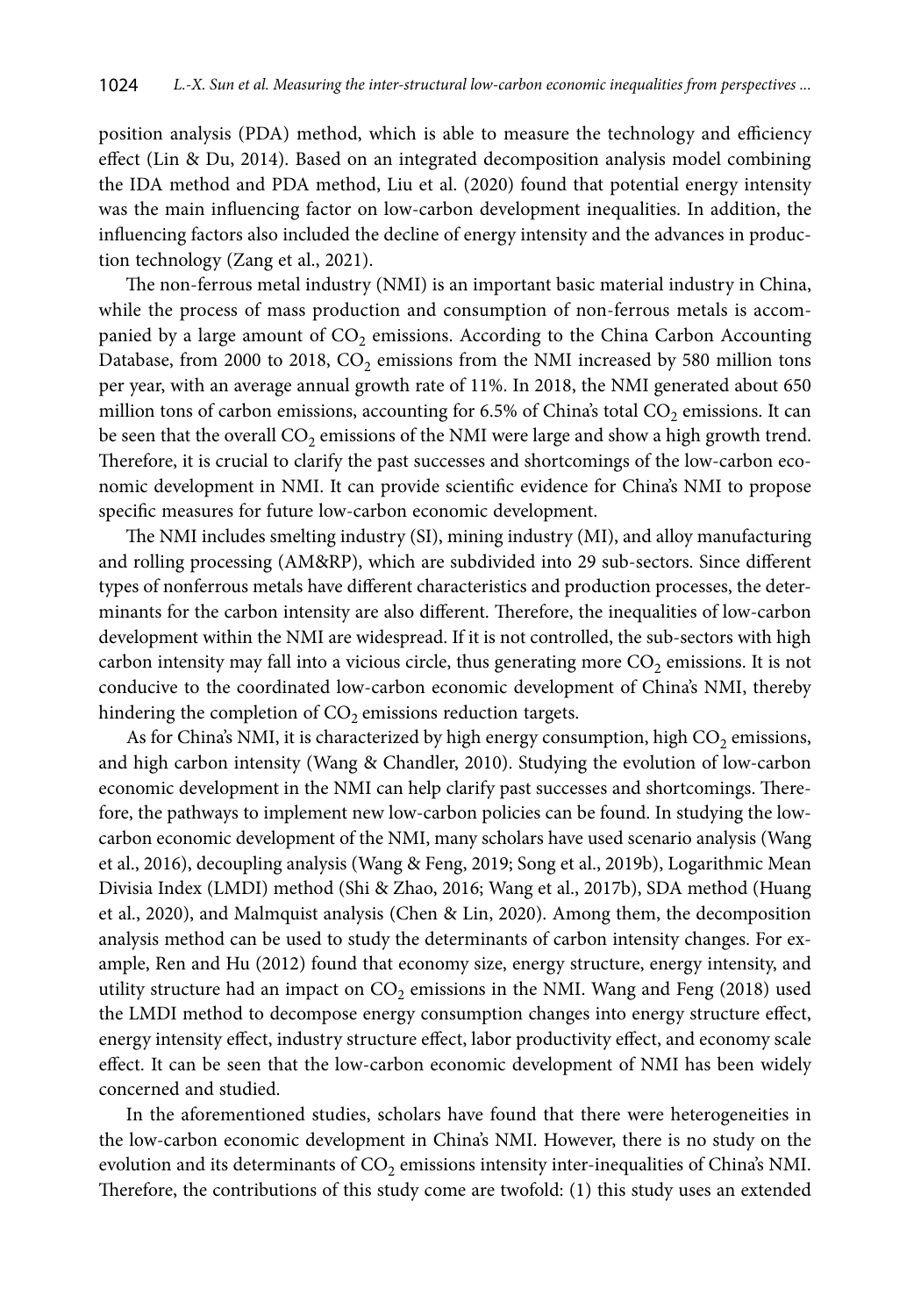PDA model to decompose  $CO<sub>2</sub>$  emissions intensity inequalities, by considering heterogeneities and scale economy; (2) this study constructs the inter-inequalities index of low-carbon development within China's NMIs and analyzes its determinants from the static and dynamic perspectives, respectively.

The arrangement of other sections in this paper is as follows: Section 1 introduces the Methodology and data; Section 2 carries out the empirical analysis; and the results and policy recommendations are elaborated in the last Section.

### **1. Methodology and data**

The PDA method will be introduced in Sections 1.1; Section 1.2 describes the construction and decomposition of the low-carbon development inter-inequalities index of NMI; and Section 1.3 presents the details on the data source and processing.

#### **1.1. The production-theoretical decomposition analysis (PDA)**

Assuming that the overall carbon intensity of NMI is  $Cl_{\mu}$ , and  $Cl_{i}$  represents the carbon intensity of the  $i_{\text{th}}$  sub-sector. It can be decomposed as follows:

$$
CI_i = \frac{C_i}{GDP_i} = \sum_j \frac{C_i}{E_{ij}} \times \frac{E_{ij}}{E_i} \times \frac{E_i}{GDP_i} = \sum_j CF_i \times ES_i \times EI_i,
$$
\n(1)

where *i* and *j* represent the  $i_{\text{th}}$  sub-sector and the  $j_{\text{th}}$  fuel type, respectively; *C* and GDP are the amount of  $CO<sub>2</sub>$  emissions and the gross domestic product;  $E$  means energy consumption; CF, ES, and EI represent CO<sub>2</sub> emissions factors, energy structure, and energy intensity.

Combined with the distance function, *EI<sub>i</sub>* can be written as follows:

$$
EI_{i} = \frac{E_{i}}{GDP_{i}} = \frac{E_{i}/D^{G}E_{i}(l_{i},k_{i},e_{i},y_{i},c_{i}|CRS)}{GDP_{i}/D^{G}Y_{i}(l_{i},k_{i},e_{i},y_{i},c_{i}|CRS)} \times
$$
\n
$$
\frac{D^{G}E_{i}(l_{i},k_{i},e_{i},y_{i},c_{i}|CRS)}{D^{t}E_{i}(l_{i},k_{i},e_{i},y_{i},c_{i}|CRS)} \times \frac{D^{t}E_{i}(l_{i},k_{i},e_{i},y_{i},c_{i}|CRS)}{D^{t}E_{i}(l_{i},k_{i},e_{i},y_{i},c_{i}|CRS)} \times
$$
\n
$$
\frac{D^{t}E_{gE,i}(l_{i},k_{i},e_{i},y_{i},c_{i}|CRS)}{D^{t}E_{gE,i}(l_{i},k_{i},e_{i},y_{i},c_{i}|CRS)} \times D^{t}E_{gE,i}(l_{i},k_{i},e_{i},y_{i},c_{i}|CRS) \times
$$
\n
$$
\frac{D^{t}Y_{i}(l_{i},k_{i},e_{i},y_{i},c_{i}|CRS)}{D^{G}Y_{i}(l_{i},k_{i},e_{i},y_{i},c_{i}|CRS)} \times \frac{D^{t}E_{gY,i}(l_{i},k_{i},e_{i},y_{i},c_{i}|CRS)}{D^{t}Y_{i}(l_{i},k_{i},e_{i},y_{i},c_{i}|CRS)} \times
$$
\n
$$
\frac{D^{t}E_{gY,i}(l_{i},k_{i},e_{i},y_{i},c_{i}|CRS)}{D^{t}E_{gY,i}(l_{i},k_{i},e_{i},y_{i},c_{i}|CRS)} \times \frac{1}{D^{t}E_{gY,i}(l_{i},k_{i},e_{i},y_{i},c_{i}|CRS)} =
$$
\n
$$
PEI \times EST \times TGE \times SEE \times PEE \times PT \times TGY \times SYE \times PYE;
$$
\n(2)

$$
CI_i = \frac{C_i}{GDP_i} = \sum_j CF_{ij} \times ES_{ij} \times PEI_i \times EST_i \times TGE_i \times \text{SEE}_i \times PEE_i \times PE_i \times PT_i \times TGF_i \times PYE_i. \tag{3}
$$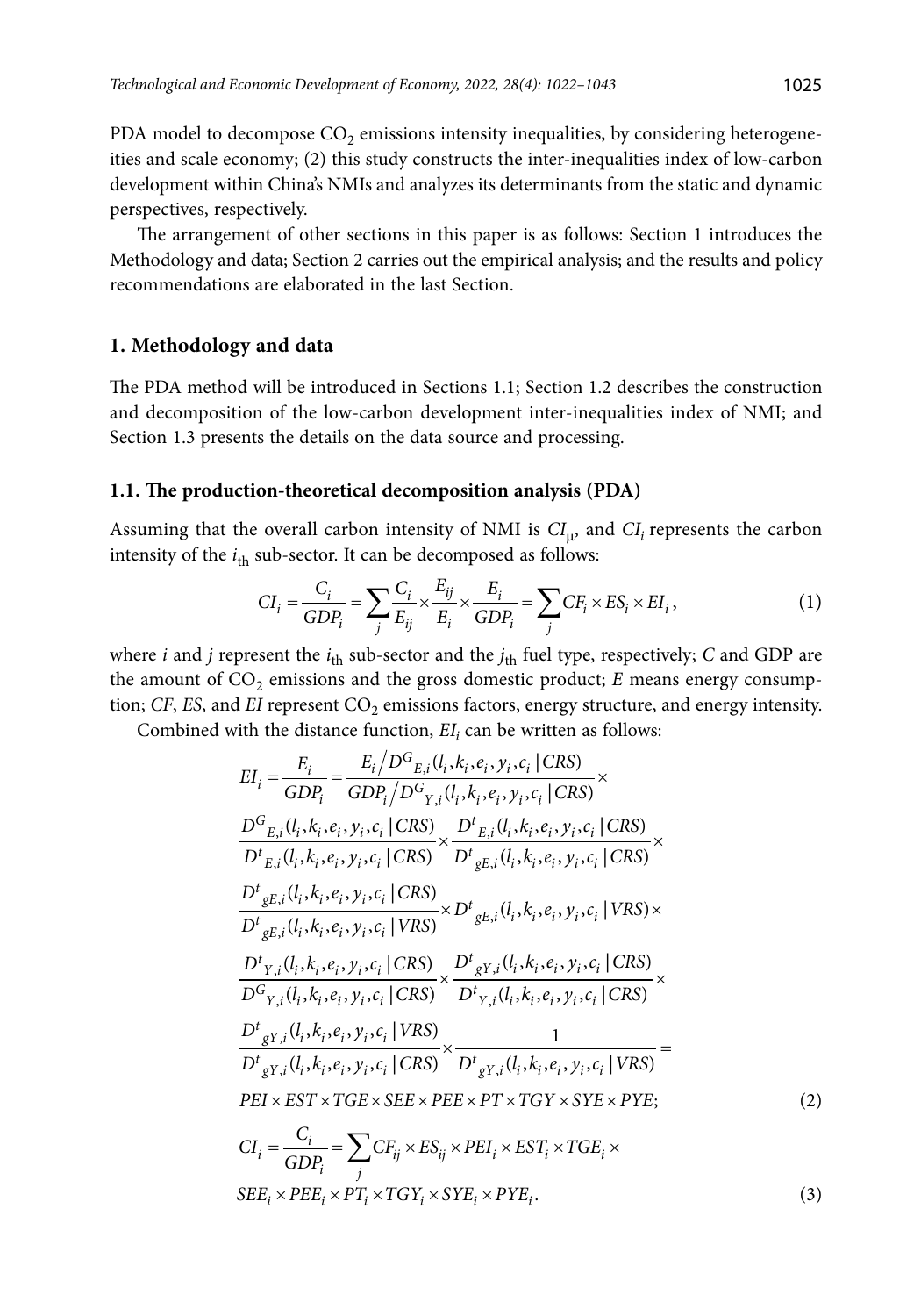Among them, *CRS* represents the constant return to scale, and *VRS* represents the variable return to scale;  $D^{G}_{F}$  *i*( $l_i$ , $k_i$ , $e_i$ , $y_i$ , $c_i$  | CRS) is energy-oriented distance function based on global meta-frontier data envelopment analysis (DEA);  $D^t_{F,i}(l_i, k_i, e_i, y_i, c_i | \text{CRS})$  means energy-oriented distance function based on single phase meta-frontier DEA;  $D^t{}_{\sigma E,i}(l_i, k_i, e_i, y_i, c_i | \text{CRS})$ and  $D^t{}_{gE,i}(l_i, k_i, e_i, y_i, c_i | VRS)$  represent energy-oriented distance function based on single phase group-frontier DEA in CRS and VRS, respectively;  $D^{G}$ <sub>*Y<sub>i</sub>i*</sub>( $l_i$ , $k_i$ , $e_i$ , $y_i$ , $c_i$  | CRS),  $D^{t}{}_{Y,i}(l_i, k_i, e_i, y_i, c_i | \text{CRS}), D^{t}{}_{gY,i}(l_i, k_i, e_i, y_i, c_i | \text{CRS}),$  and  $D^{t}{}_{gY,i}(l_i, k_i, e_i, y_i, c_i | \text{VRS})$  are output-oriented distance functions on corresponding conditions (please refer to the Appendix A for the specific solution process); *CF*, *ES*, *PEI*, *EST*, *ETG*, *SEE*, *PEE*, *PT*, *TGY*, *SYE*, *PYE* represent carbon emissions factor (CF), energy structure (ES), potential energy intensity (PEI), energy-oriented saving technology (EST), energy-oriented technological gap (ETG), energy-oriented scale economy (SEE), energy-oriented pure technical efficiency (PEE), outputoriented technology (PT), output-oriented technological gap (TGY), output-oriented scale economy (SYE), and output-oriented pure technical efficiency (PYE).

The gap between the  $i_{\text{th}}$  sub-sector and the whole NMI is  $CIG_i$ . Based on the extended kaya identity, the *CIG* change period from 0 to t can be decomposed into:

$$
\Delta CIG_i = \Delta CI_{\mu} - \Delta CI_i = \Delta CF_{\mu i} + \Delta ES_{\mu i} + \Delta PET_{\mu i} + \Delta EST_{\mu i} + \Delta TGE_{\mu i} + \Delta SEE_{\mu i} + \Delta PEE_{\mu i} + \Delta PTE_{\mu i} + \Delta GY_{\mu i} + \Delta SYE_{\mu i}.
$$
\n(4)

The 11 determinants can be solved by the following equations:

$$
\Delta CF_{\mu i} = \sum_{i} \sum_{j} L(CIG_{\mu,i,j}^{t}, CIG_{\mu,i,j}^{0}) \ln(\frac{CF_{\mu,i,j}^{t}}{CF_{\mu,i,j}^{0}});
$$
\n(5)

$$
\Delta ES_{\mu i} = \sum_{i} \sum_{j} L(CIG_{\mu,i,j}^{t}, CIG_{\mu,i,j}^{0}) \ln(\frac{ES_{\mu,i,j}^{t}}{ES_{\mu,i,j}^{0}});
$$
\n(6)

$$
\Delta P E I_{\mu i} = \sum_{i} \sum_{j} L(CIG_{\mu,i,j}^{t}, CIG_{\mu,i,j}^{0}) \ln(\frac{PEI_{\mu,i}^{t}}{PEI_{\mu,i}^{0}});
$$
\n(7)

$$
\Delta EST_{\mu i} = \sum_{i} \sum_{j} L(CIG_{\mu,i,j}^{t}, CIG_{\mu,i,j}^{0}) \ln(\frac{EST_{\mu,i}^{t}}{EST_{\mu,i}^{0}});
$$
\n(8)

$$
\Delta ETG_{\mu i} = \sum_{i} \sum_{j} L(CIG_{\mu,i,j}^{t}, CIG_{\mu,i,j}^{0}) \ln(\frac{ETG_{\mu,i}^{t}}{ETG_{\mu,i}^{0}});
$$
\n(9)

$$
\Delta SEE_{\mu i} = \sum_{i} \sum_{j} L(CIG_{\mu,i,j}^{t}, CIG_{\mu,i,j}^{0}) \ln(\frac{SEE_{\mu,i}^{t}}{SEE_{\mu,i}^{0}});
$$
\n(10)

$$
\Delta PEE_{\mu i} = \sum_{i} \sum_{j} L(CIG_{\mu,i,j}^{t}, CIG_{\mu,i,j}^{0}) \ln(\frac{PEE_{\mu,i}^{t}}{PEE_{\mu,i}^{0}});
$$
\n(11)

$$
\Delta PT_{\mu i} = \sum_{i} \sum_{j} L(CIG_{\mu,i,j}^{t}, CIG_{\mu,i,j}^{0}) \ln(\frac{PT_{\mu,i}^{t}}{PT_{\mu,i}^{0}});
$$
\n(12)

$$
\Delta T G Y_{\mu i} = \sum_{i} \sum_{j} L(CIG_{\mu,i,j}^{t}, CIG_{\mu,i,j}^{0}) \ln(\frac{T G Y_{\mu,i}^{t}}{T G Y_{\mu,i}^{0}});
$$
\n(13)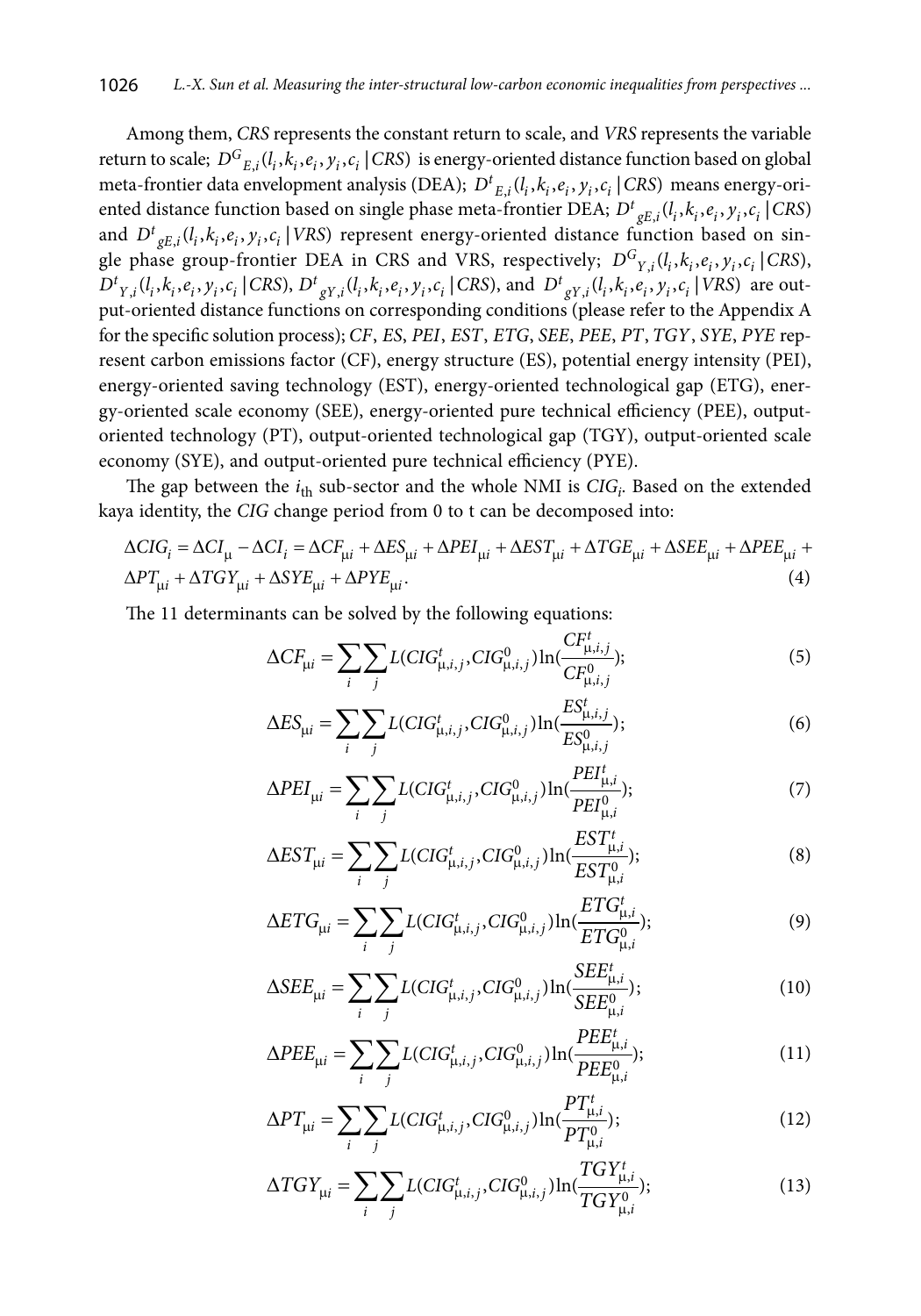*Technological and Economic Development of Economy, 2022, 28(4): 1022–1043* 1027

$$
\Delta SYE_{\mu i} = \sum_{i} \sum_{j} L(CIG_{\mu,i,j}^{t}, CIG_{\mu,i,j}^{0}) \ln(\frac{SYE_{\mu,i}^{t}}{SYE_{\mu,i}^{0}});
$$
\n(14)

$$
\Delta PYE_{\mu i} = \sum_{i} \sum_{j} L(CIG_{\mu,i,j}^{t}, CIG_{\mu,i,j}^{0}) \ln(\frac{PYE_{\mu,i}^{t}}{PYE_{\mu,i}^{0}}). \tag{15}
$$

The logarithmic mean weight in Eqs  $(5)-(15)$  is calculated as follows:

$$
L(CIG_{\mu,i,j}^t, CIG_{\mu,i,j}^0) = \begin{cases} CIG_{\mu,i,j}^t - CIG_{\mu,i,j}^0, CIG_{\mu,i,j}^t \neq CIG_{\mu,i,j}^0, \\ \frac{\ln CIG_{\mu,i,j}^t - \ln CIG_{\mu,i,j}^0}{CIG_{\mu,i,j}^t \text{ or } CIG_{\mu,i,j}^t, CIG_{\mu,i,j}^t = CIG_{\mu,i,j}^0, \end{cases}
$$
(16)

### **1.2. The construction and decomposition of low-carbon development inequalities index in NMI**

To measure the inequalities of low-carbon development within NMI, an *I*(*CI*) index was constructed, as follows:

$$
I(Cl) = \sum_{i} \phi_i \left| CI_{\mu} - CI_i \right|,\tag{17}
$$

where  $\phi_i$  represents the share of the  $i_{th}$  sub-sector in the total output of the whole NMI. *I*(*CI*) increases with the inequalities. The static index can be decomposed as follows:

$$
I(CI) = \sum_{i} \phi_{i} \left| CI_{\mu} - CI_{i} \right| = \sum_{i} \phi_{i} \left| \frac{\Delta CF_{\mu i} + \Delta ES_{\mu i} + \Delta P EI_{\mu i} + \Delta EST_{\mu i} + \Delta TGE_{\mu i} + \Delta SEE_{\mu i} + \Delta PEE_{\mu i}}{+ \Delta PT_{\mu i} + \Delta TGT_{\mu i} + \Delta SYE_{\mu i} + \Delta PYE_{\mu i}} \right| = I_{CF} + I_{ES} + I_{PEI} + I_{EST} + I_{TGE} + I_{SEE} + I_{PEE} + I_{PT} + I_{TGY} + I_{SYE} + I_{PYE}.
$$
\n(18)

The dynamic decomposition of this index is as follows (the change period from 0 to t):

$$
I(Cl)^{t} - I(Cl)^{0} = \left[ \sum_{i} \phi_{i}^{t} \left| CI_{\mu}^{t} - CI_{i}^{t} \right| \right] - \left[ \sum_{i} \phi_{i}^{0} \left| CI_{\mu}^{0} - CI_{i}^{0} \right| \right] =
$$
  

$$
\Delta I_{CF} + \Delta I_{ES} + \Delta I_{PEI} + \Delta I_{EST} + \Delta I_{TGE} + \Delta I_{SEE} + \Delta I_{PEE} + \Delta I_{PT} + \Delta I_{TGY} + \Delta I_{SYE} + \Delta I_{PYE}.
$$
 (19)

### **1.3. Data source and processing**

#### **(1) Labor force**

The annual average number of employees in each sub-sector of NMI is selected as the measurement index. Among them, the data of employees from 2004 to 2011 come from the *Nonferrous Metal Industry Statistical Data Collection*; the data of employees from 2013 to 2016 come from *China Industrial Statistical Yearbook 2013–2017*; the data in 2012 are the average of 2011 and 2013; and the data of employees in 2017 come from the *China Economic Census Yearbook 2018*. Data for 2018 are from *China Nonferrous Metals Industry Yearbook 2019*.

#### **(2) Main business income**

The original data of main business income during 2004–2011 come from *Nonferrous Metals Industry Statistical Data Compilation*, and the data during 2012–2017 come from *China*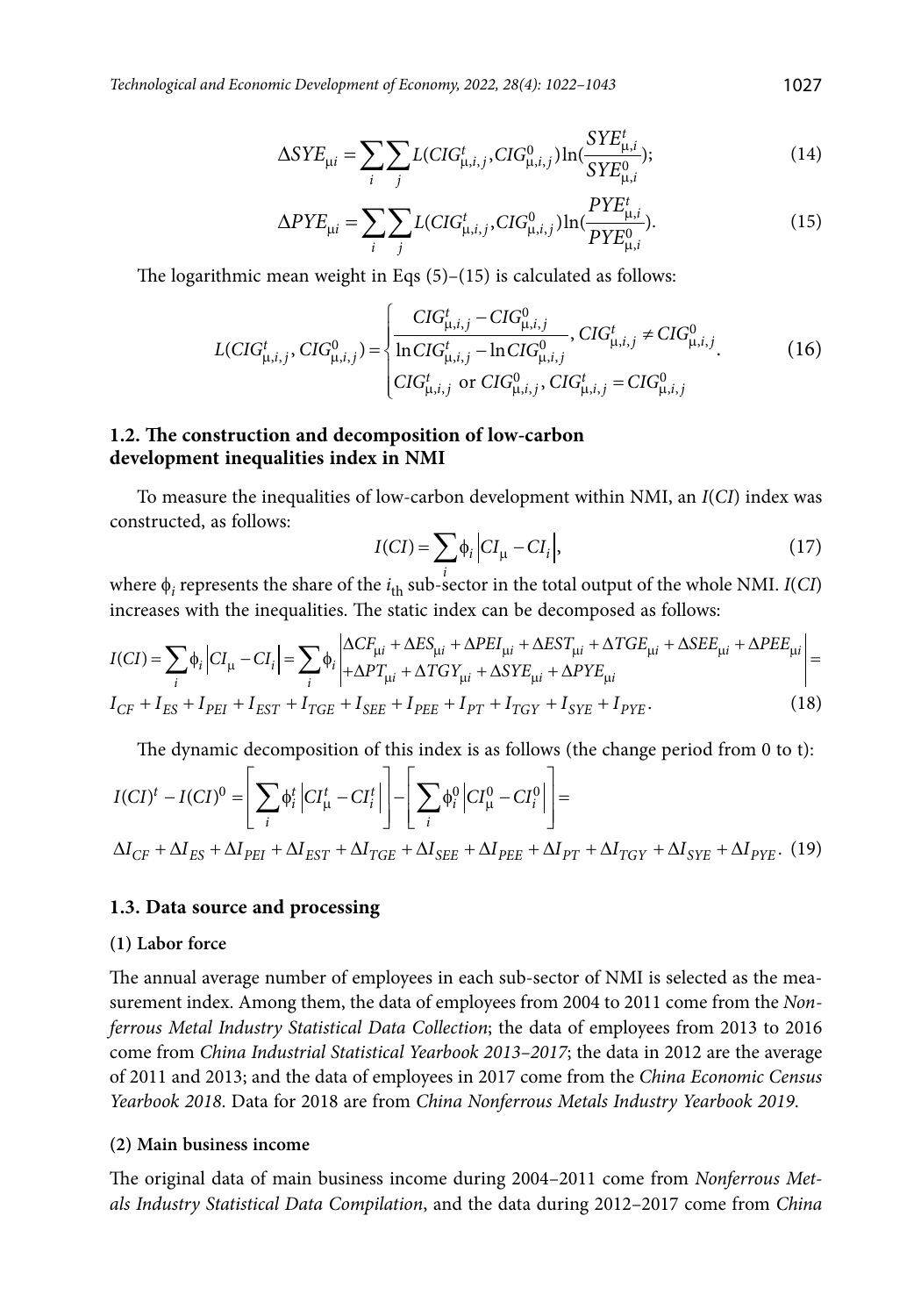*Industry Statistical Yearbook 2013–2017*. Data for 2018 come from *China Nonferrous Metals Industry Yearbook 2019*. Then, this study uses the PPI of smelting industry (SI), mining industry (MI), and alloy manufacturing and rolling processing (AM&RP) to convert the original data into 2004 constant price.

### **(3) Completed investment**

The data from 2004 to 2015 come from the *Statistical Data Collection of Nonferrous Metals Industry*, and the data during 2016–2018 come from the *Statistical Yearbook of China Nonferrous Metals Industry*.

### **(4) Capital stock**

According to Wang and Lin (2017), the perpetual inventory method is used to measure the capital stock data of NMI. The calculation formula is as follows:

$$
K_t = K_{t-1}(1 - \delta_t) + I_t / P_t.
$$
\n(20)

Capital stock in the base period: the average balance of net fixed assets in 2004 is adopted, and the data are from the *Statistical Data Collection of Nonferrous Metals Industry in 2004*. Annual fixed asset price index: the data come from the *National Bureau of Statistics*. Depreciation rate: 9.6% is adopted in all cases. Annual fixed asset investment: the data from 2004 to 2015 are from the *Nonferrous Metals Industry Statistical Data Compilation*, and the data from 2016 to 2018 come from the completed investment in the *Statistical Yearbook of China Nonferrous Metals Industry*.

### **(5) Energy consumption**

The data from 2004 to 2009 and 2012 are from the *Statistical Data Collection of Nonferrous Metals Industry*; the data during 2010–2011 and 2013–2018 are from the *Statistical Yearbook of China Nonferrous Metals Industry*. These data are converted into standard coal equivalent.

### $(6)$  CO<sub>2</sub> emissions

According to the algorithm provided by Intergovernmental Panel on Climate Change [IPCC] (2006), the data include  $CO<sub>2</sub>$  emissions from fossil energy and electricity. To ensure that the different indicators of each sub-sector are consistent in all years, this study combines silver mining and beneficiation with other precious metal mining and beneficiation into "precious metal mining and beneficiation"; this study merges "mining and beneficiation of radioactive metal ore" into "mining and beneficiation of other rare metal ore"; this study combines copper calendering and aluminum calendering into "calendering of commonly used nonferrous metals"; this study deletes "nonferrous metal casting" and "other nonferrous metal calendaring" in individual years; this study deletes the silicon smelting data due to only a few years have "silicon smelting" data.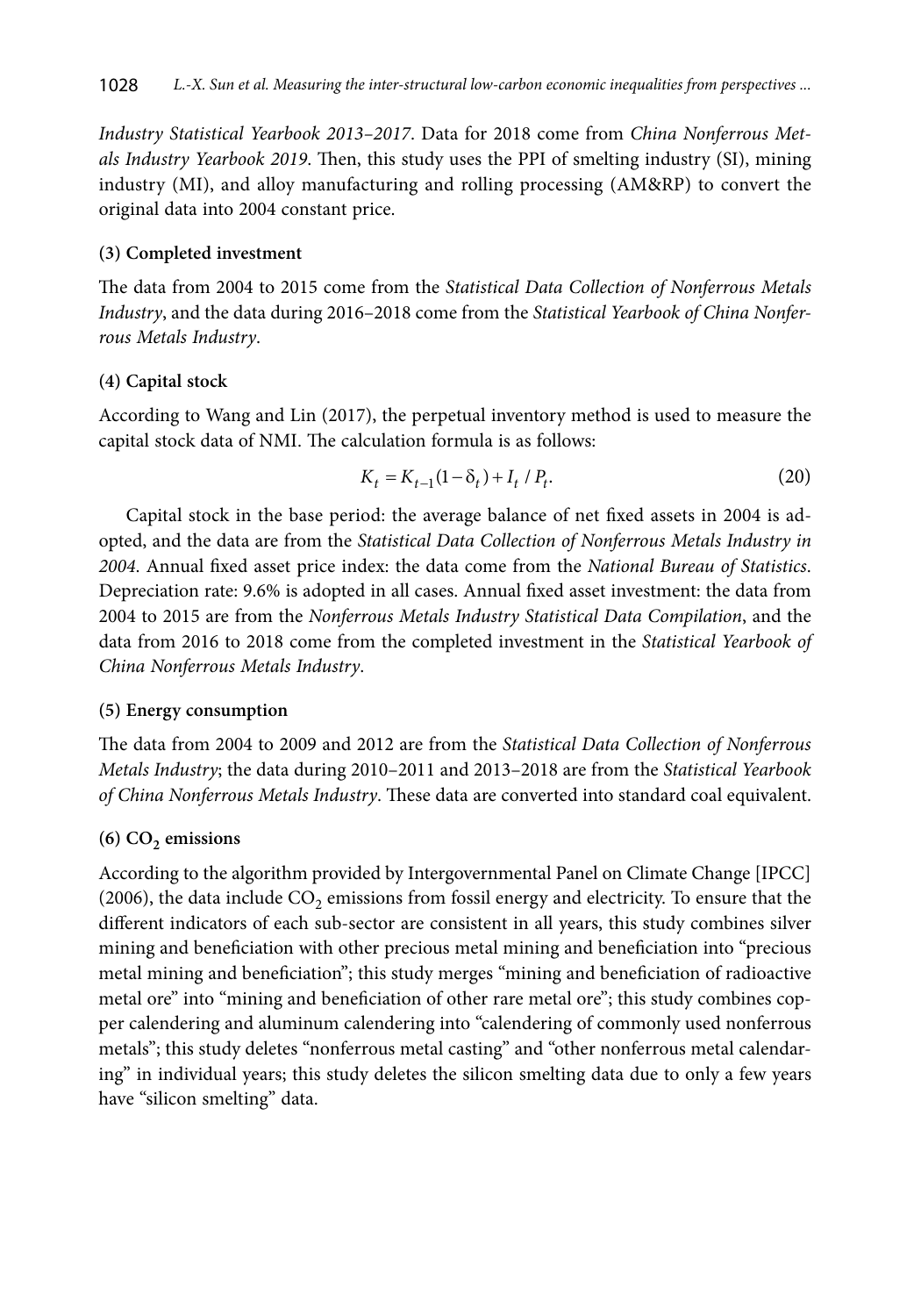## **2. Empirical analysis**

### **2.1. Analysis of carbon intensity**

### **2.1.1. Carbon intensity analysis at the level of three types of NMI**

As can be seen in Figure 1, the carbon intensity change of China's non-ferrous metal industry (NMI) as a whole can be divided into two stages. It continued to decline from 2004 to 2010 and remained stable from 2010 to 2018. During 2004–2010, the carbon intensity of the NMI as a whole decreased from 7.5298 to 2.2983, by 69.48%. The average annual decrease of it was 16.65%. It may be related to the implementation of energy-saving and  $CO<sub>2</sub>$  emissions reduction policies such as the China's national energy efficiency standards for the NMI. For example, the NMI saved 14 million tons of standard coal in 2010, reducing  $CO<sub>2</sub>$  emissions by 38 million tons compared with 2005. It also achieved an energy-saving rate of 14.1%, exceeding the target of 10%. Li et al. (2018) quantified low-carbon policies in the NMI sector, and the study found that the implementation of these policies can reduce carbon intensity and achieve peak  $CO_2$  targets. From 2010 to 2018, the carbon intensity of the NMI as a whole stabilized at about 2, with a fluctuation of less than 15%. However, there was a growing trend during 2016–2018. It shows that China's NMI is following the path of steady progress in low-carbon development, but still has some potential for optimization. This is consistent with the research results from Lin and Chen (2019), the carbon emission performance of China's NMI shows an upward trend.

By comparing the carbon intensity changes of the three industries in Figure 1, from large to little, they were smelting industry (SI), mining industry (MI), and alloy manufacturing and rolling processing (AM&RP). However, the carbon intensity increase of SI was much larger than that of the other two categories. It may be because that NMI's energy consumption was mainly derived from SI, accounting for about 80% of the total energy consumption of the NMI. As can be seen from Figure 1, the carbon intensity changing trends of the three subsectors were essentially the same, with a significant decline from 2004 to 2010, and a stable trend from 2010 to 2018. It indicates that China's low-carbon development policies for NMI have been effective to some extent. However, there were still inequalities between sub-sectors.



Figure 1. Changes in the carbon intensity of the non-ferrous metal industry from 2004 to 2018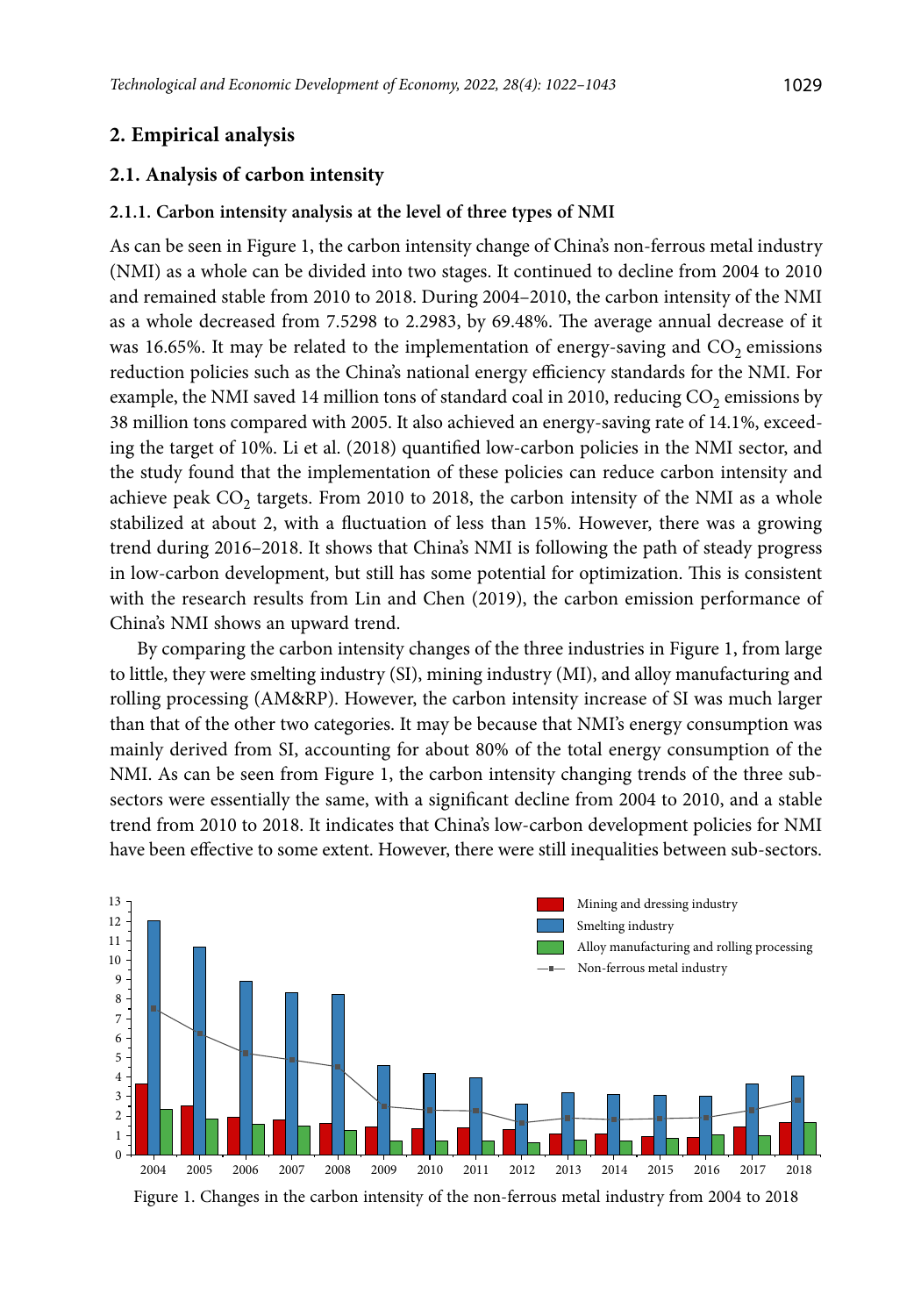According to Table 1, compared with the NMI as a whole, the change of  $CO<sub>2</sub>$  emissions intensity inequalities (CII) of the MI and AM&RP were  $-2.7019$  and  $-4.0019$  (<0), respectively. It indicates that the CII of these two sub-sectors was narrowing. The CII change of SI was 3.3004 (>0), which indicates that SI had an increasing CII and a relatively large space for narrowing it. To further study the determinants, the CII changes of the three sub-sectors from 2004 to 2018 were decomposed into 11 components. As can be seen from Table 1 and Figure 2, PEI had the greatest influence on CII, followed by ETG and SEE. [Simultaneously](file:///D:/DARBAI/TTED/%2bTEDE_AIP_2022_1/javascript:;), there was a clear heterogeneity in their effects on different sub-sectors.

From the empirical results of the SI, it is clear that PEI was the main influencing factor for the CII change (Figure 2). It contributes 6.4438 (>0). This indicates that the inequality of

| Decomposition<br>factors | Mining and dressing<br>industry | Smelting industry | Alloy manufacturing and<br>rolling processing |  |  |  |  |  |  |
|--------------------------|---------------------------------|-------------------|-----------------------------------------------|--|--|--|--|--|--|
| $\Delta$ tot             | $-2.7019$                       | 3.3004            | $-4.0019$                                     |  |  |  |  |  |  |
| $\triangle CF$           | 0.0000                          | 0.0000            | 0.0000                                        |  |  |  |  |  |  |
| $\Delta ES$              | 0.8265                          | $-0.1668$         | 0.2066                                        |  |  |  |  |  |  |
| $\triangle$ PEI          | $-6.9328$                       | 6.4488            | $-7.1398$                                     |  |  |  |  |  |  |
| $\triangle EST$          | $-3.6097$                       | 0.9518            | $-3.5681$                                     |  |  |  |  |  |  |
| <b>AETG</b>              | 1.2149                          | $-1.8828$         | 5.9936                                        |  |  |  |  |  |  |
| $\triangle$ SEE          | 4.6028                          | $-3.3792$         | 0.8937                                        |  |  |  |  |  |  |
| <b>APEE</b>              | 0.1256                          | 1.3483            | $-0.6391$                                     |  |  |  |  |  |  |
| $\Delta PT$              | $-0.2741$                       | 0.1499            | $-0.2062$                                     |  |  |  |  |  |  |
| $\triangle TGY$          | 1.0713                          | $-0.0478$         | 0.2370                                        |  |  |  |  |  |  |
| $\triangle$ SYE          | 0.3253                          | $-0.1261$         | 0.2919                                        |  |  |  |  |  |  |
| $\Delta$ PYE             | $-0.0516$                       | 0.0044            | $-0.0715$                                     |  |  |  |  |  |  |

Table 1. The decomposition of carbon intensity inequalities among the three sub-sectors



Figure 2. The decomposition of carbon intensity inequalities among the three sub-sectors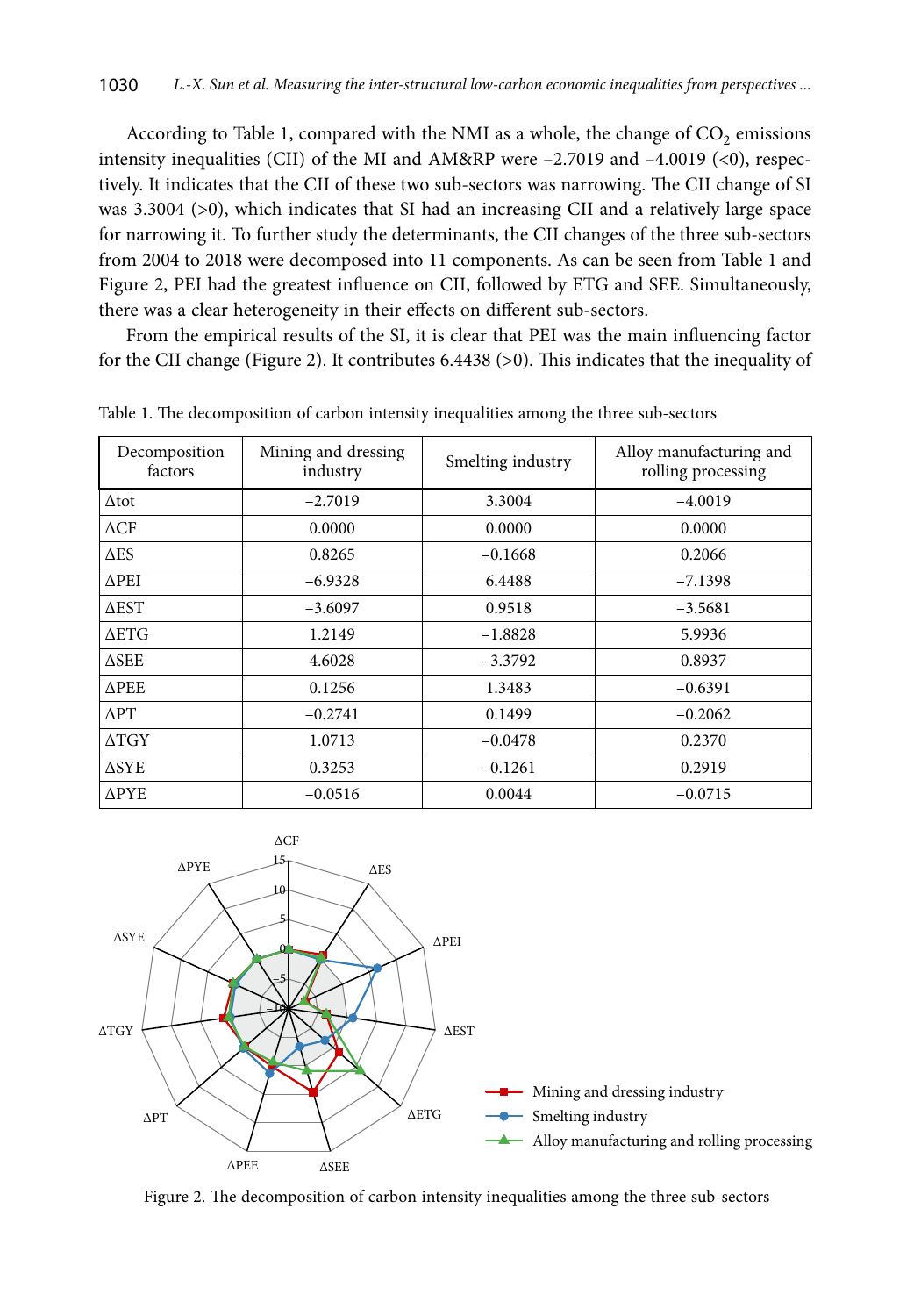potential energy intensity in the SI was very large, which led to the inequality of low-carbon economic development in the SI. However, the impact of PEI on the CII of MI and AM&RP was –6.9328 (<0) and –7.1398 (<0), respectively. Therefore, PEI suppressed the inequality of low-carbon economic development within the two sub-sectors.

However, the impacts of ETG and SEE were the opposite of that of PEI. Compared with the whole NMI, ETG and SEE reduced the CII in SI but increased the CII in MI and AM&RP. It indicates that the CII was due to the very large ETG and SEE inequality between the MI and AM&RP. Further analysis shows that the impacts of PYE on the CII of the three subsectors were all smaller than those of PEE. This suggests a potentially more serious misallocation of resources in the energy market. In general, there were significant inequalities in CII changes among different sub-sectors, and the determinants were also heterogeneous.

#### **2.1.2. Decomposition of CII among 29 sub-sectors**

According to the above research, there were inequalities of the low-carbon economic development in the three sub-sectors of China's NMI, so 29 sub-sectors were further studied. The 29 sub-sectors are listed in Appendix B. As can be seen from Figure 3, 12 sub-sectors have reduced their carbon intensity more than the NMI as a whole, while 17 sub-sectors have reduced their carbon intensity less than the whole NMI. This indicates that a small number of NMI sub-sectors were more prominent in low carbon performance.

For example, S19, S7, and S18 have reduced their carbon intensity more than the NMI as a whole, especially S19 has been outstanding, which has reduced its carbon intensity by 26.0173 more compared to the NMI as a whole. It indicates that the low carbon development of the magnesium smelting industry performed well in 2004–2018. However, the carbon intensity of S4 has increased by 4.6068 more compared to the industry as a whole.

To further study the determinants of low-carbon development inequalities among 29 sub-sectors. Based on the extended PDA model, the CII change of each sub-sector was decomposed into 11 components, as shown in Table 2. For most of the sub-sectors in the NMI, the factors inhibiting the inequality of low-carbon development were EST, PT, and SYE. Technological change can reduce the carbon intensity of the NMI by reducing energy consumption and optimizing the energy mix (Zhong et al., 2021), so technological change in some sub-sectors can increase the inequality of low-carbon development within the whole industry. However, the factors promoting the inequality of low-carbon development were energy structure, TGY, and PEE. As with the above analysis, the direction and degree of influence of various factors on CII varied across sub-sectors. For example, the impact of PEI on sub-sector S19 was 62.4741, which was much higher than that of others, while the impact of it on sub-sector S26 was –10.0541.

Combined with the above analysis, the high CII of sub-sectors S19, S7, and S18 was mainly due to the large inequality in PEI, contributing 62.4741, 32.0260, and 11.3740, respectively. In analyzing the other decomposition factors for sub-sector S19, it was found that EST had the strongest effect in reducing inequality. The results indicate that the optimization of scale efficiency, production process, production efficiency and energy structure of magnesium smelting reduced inequality. In summary, there was significant heterogeneity in the impact of the decomposition factors on the sub-sectors.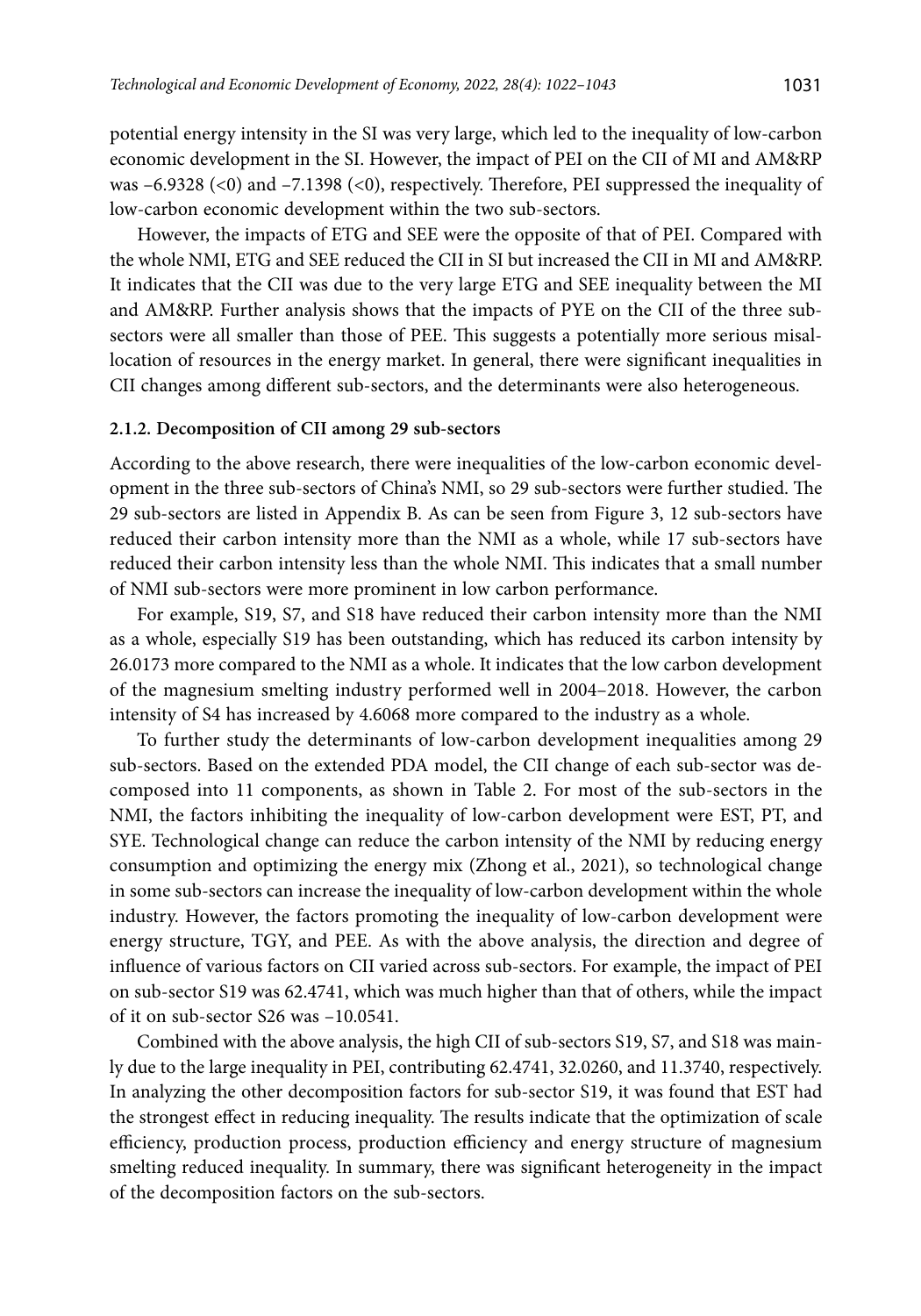|                                                                                                 | <b>APYE</b><br><b>ASYE</b> | 0.1432<br>0.8200 | $-0.260$<br>0.5673 | $-0.3340$<br>$-0.2162$ | $-0.2932$<br>$-0.0236$ | $-0.3555$<br>1.1156   | $-0.3935$<br>$-0.0450$ | $-0.629$<br>$-0.1848$ | $-0.3990$<br>0.0005 | $-0.1308$<br>$-0.0472$ | 0.4555<br>0.1497 | 0.6013<br>$-0.8071$ | $-0.2934$<br>$-0.0848$ | 0.2726<br>$-0.0899$ | 0.6440<br>$-0.3192$ | 0.4790<br>$-0.1141$                | 0.2202<br>$-0.0774$ | 0.2389<br>$-0.1904$ | $-0.4500$<br>$-0.1139$ | $-0.6827$<br>$-0.1913$ | 1.0690<br>$-0.0816$ | $-0.0160$<br>$-0.0394$ | $-0.1160$<br>$-0.1488$ | 0.3886<br>$-0.0453$ | 0.9817<br>$-0.0741$ | 2.6069<br>$-0.4065$ | 0.5909<br>0.2519 | $-0.1354$<br>0.3166 | $-0.2273$<br>$-0.3036$ | 0.3025<br>$-0.0329$      | $\overline{14}$<br>$\overline{ }$ | $\circ$<br>$\circ$ | 15<br>22        |
|-------------------------------------------------------------------------------------------------|----------------------------|------------------|--------------------|------------------------|------------------------|-----------------------|------------------------|-----------------------|---------------------|------------------------|------------------|---------------------|------------------------|---------------------|---------------------|------------------------------------|---------------------|---------------------|------------------------|------------------------|---------------------|------------------------|------------------------|---------------------|---------------------|---------------------|------------------|---------------------|------------------------|--------------------------|-----------------------------------|--------------------|-----------------|
|                                                                                                 | <b>ATGY</b>                | 1.0667           | 0.9596             | 1.7177                 | 0.6187                 | 2.1822                | 1.5834                 | 5.3839                | 1.5602              | 1.0332                 | 0.6414           | 0.8846              | 1.7708                 | $-0.0337$           | $-0.0715$           | $-0.1072$                          | $-0.0353$           | $-0.0859$           | 0.0635                 | $-0.1178$              | $-0.0734$           | $-0.0323$              | $-0.0378$              | $-0.0494$           | $-0.1075$           | 0.0294              | 0.3975           | 0.1740              | 0.6991                 | 0.3931                   | 18                                | $\circ$            | $\Box$          |
|                                                                                                 | $\Delta$ PT                | $-0.2458$        | $-0.2030$          | $-0.3595$              | $-0.142$               | $-0.2882$             | $-0.2239$              | $-1.0850$             | $-0.2564$           | $-0.2027$              | $-0.2065$        | $-0.1951$           | $-0.2899$              | $-0.1280$           | $-0.2928$           | $-0.2357$                          | $-0.1958$           | $-0.2147$           | 0.6463                 | $-0.7340$              | $-0.2892$           | $-0.1579$              | $-0.1297$              | $-0.1556$           | $-0.1998$           | $-0.5667$           | $-0.2064$        | $-0.2061$           | $-0.1985$              | $-0.1583$                |                                   | $\circ$            | 28              |
|                                                                                                 | <b>APEE</b>                | 0.2118           | $-2.7751$          | $-2.517$               | 6.9732                 | $-3.0083$             | $-0.5774$              | $-5.0053$             | 6.5035              | 5.5971                 | 8.0206           | 5.9829              | $-2.2780$              | 6.3405              | 7.3082              | 4.6467                             | 4.7680              | 1.1035              | $-2.8218$              | $-5.0473$              | 1.9430              | 3.2985                 | $-0.9214$              | 4.1328              | 4.6319              | 6.8129              | 2.0131           | $-0.8343$           | $-1.9726$              | $-0.5887$                |                                   | $\circ$            | 12              |
|                                                                                                 | <b>ASEE</b>                | 5.425            | 8.4412             | $-4.188$               | $-0.9948$              | 3.2570                | $-2.1066$              | $-7.0389$             | $-2.1627$           | $-0.8114$              | $-1.5578$        | $-0.7157$           | $-3.3372$              | $-0.2004$           | $-2.8496$           | $-0.1536$                          | 0.8402              | 3.5907              | $-5.7688$              | $-8.0118$              | 2.5458              | 2.2342                 | 6.9827                 | 2.1308              | 1.2402              | 0.0210              | $-0.4194$        | 1.1219              | $-5.0167$              | 0.9132                   | 13                                | $\circ$            | 16              |
|                                                                                                 | <b>AETG</b>                | 0.2899           | 0.2244             | 7.7876                 | 0.1406                 | 0.5822                | 5.5274                 | 1.1107                | 0.3449              | 0.2665                 | 0.1979           | 0.2149              | 8.2056                 | $-0.9730$           | $-1.9991$           | $-2.5894$                          | $-1.1763$           | $-2.1352$           | $-0.5975$              | $-4.1924$              | $-2.1176$           | $-0.9778$              | $-0.9858$              | $-1.2979$           | $-2.5033$           | $-0.3069$           | 5.6538           | 5.8815              | 10.1388                | 5.6395                   | 16                                | $\circ$            | 13              |
|                                                                                                 | <b>AEST</b>                | $-3.9188$        | $-3.0081$          | 5.6928                 | $-2.0092$              | $-3.8087$             | $-2.7005$              | $-9.0090$             | $-3.9557$           | $-2.8146$              | $-3.2374$        | $-2.6336$           | $-4.5437$              | $-2.0795$           | $-3.9949$           | $-3.3862$                          | $-3.1772$           | $-3.0963$           | 3.7591                 | $-16.6528$             | $-4.5180$           | $-2.2778$              | $-1.6560$              | $-2.2312$           | $-2.8062$           | $-5.5446$           | $-3.6374$        | $-3.5830$           | $-2.1000$              | $-2.5061$                |                                   | $\circ$            | 28              |
|                                                                                                 | <b>APEI</b>                | $-7.067$         | $-7.787$           | 7.3728                 | $-9.0846$              | 4.1702                | $-0.4159$              | 36.0260               | $-3.2782$           | $-5.6299$              | $-9.2236$        | $-6.8912$           | 2.2910                 | $-6.4756$           | 2.6619              | 3.1707                             | $-3.0586$           | 1.3768              | 11.3740                | 62.474                 | 3.0643              | $-4.6744$              | $-6.4859$              | $-5.7346$           | $-1.2940$           | $-5.9259$           | $-10.0541$       | $-6.8624$           | $-1.2187$              | $-8.1814$                | $\overline{10}$                   | $\circ$            | $\overline{19}$ |
|                                                                                                 | $\Delta$ ES                | 1.4821           | 0.6910             | 0.4903                 | 0.2079                 | 2.3700                | 0.8551                 | 3.2884                | 0.6847              | 0.3615                 | 0.7582           | 0.1978              | 0.7772                 | $-0.1521$           | $-0.3668$           | $-0.3478$                          | $-0.2989$           | $-0.5626$           | 0.1252                 | $-0.8266$              | 0.2831              | $-0.5623$              | $-0.3878$              | $-0.0522$           | 0.3004              | 1.5618              | 0.9018           | 0.1097              | $-0.3882$              | 0.3663                   | 19                                | $\circ$            | $\overline{10}$ |
|                                                                                                 | ΔCF                        | $-0.0002$        | 0.0000             | 0.0001                 | 0.0004                 | $-0.000$              | $-0.0006$              | $-0.0001$             | $-0.0001$           | 0.0041                 | $-0.0002$        | $-0.0005$           | $-0.0005$              | 0.0000              | 0.0000              | 0.0000                             | $-0.0002$           | $-0.0002$           | 0.0000                 | $-0.0002$              | $-0.0002$           | $-0.0001$              | $-0.0001$              | 0.0000              | 0.0000              | $-0.0001$           | 0.0000           | 0.0000              | 0.0000                 | 0.0001                   | ${}^{\circ}$                      | $\circ$            | $\overline{21}$ |
|                                                                                                 | <b>Atot</b>                | $-1.7930$        | $-3.1498$          | 1.0605                 | $-4.6068$              | 6.2165                | 1.5024                 | 22.8568               | $-0.9582$           | $-2.3743$              | $-4.0022$        | $-3.3617$           | 2.2172                 | $-3.5191$           | 0.7202              | .3623                              | $-2.1913$           | 0.0246              | 6.2161                 | 26.0173                | .8253               | $-3.2052$              | $-3.8866$              | $-2.9139$           | 0.1692              | $-1.7186$           | $-4.5084$        | $-4.0175$           | $-0.5878$              | $-3.8526$                | $\overline{12}$                   | $\circ$            | 17              |
|                                                                                                 | sectors<br>$\sin$          |                  | 3 2 3              |                        | S <sub>4</sub>         | $\overline{\text{S}}$ |                        |                       | $\frac{8}{8}$       |                        | S <sub>10</sub>  | $\overline{51}$     | S <sub>12</sub>        | S13                 | $\overline{sl4}$    | $\overline{\overline{\text{S15}}}$ |                     | $rac{16}{25}$       |                        | S <sub>19</sub>        | $rac{S20}{S21}$     |                        | 333888                 |                     |                     |                     |                  |                     |                        | $\overline{\frac{8}{9}}$ |                                   |                    |                 |
| Table 2. Decomposition of CO <sub>2</sub> emissions intensity inequalities among 29 sub-sectors | Industry<br>group          | Mining and       | dressing           | industry               |                        |                       |                        |                       |                     |                        |                  |                     |                        | Smelting            | industry            |                                    |                     |                     |                        |                        |                     |                        |                        |                     |                     |                     | Alloy            | manufacturing       | and rolling            | processing               | Values > 0                        | $Values = 0$       | Values < 0      |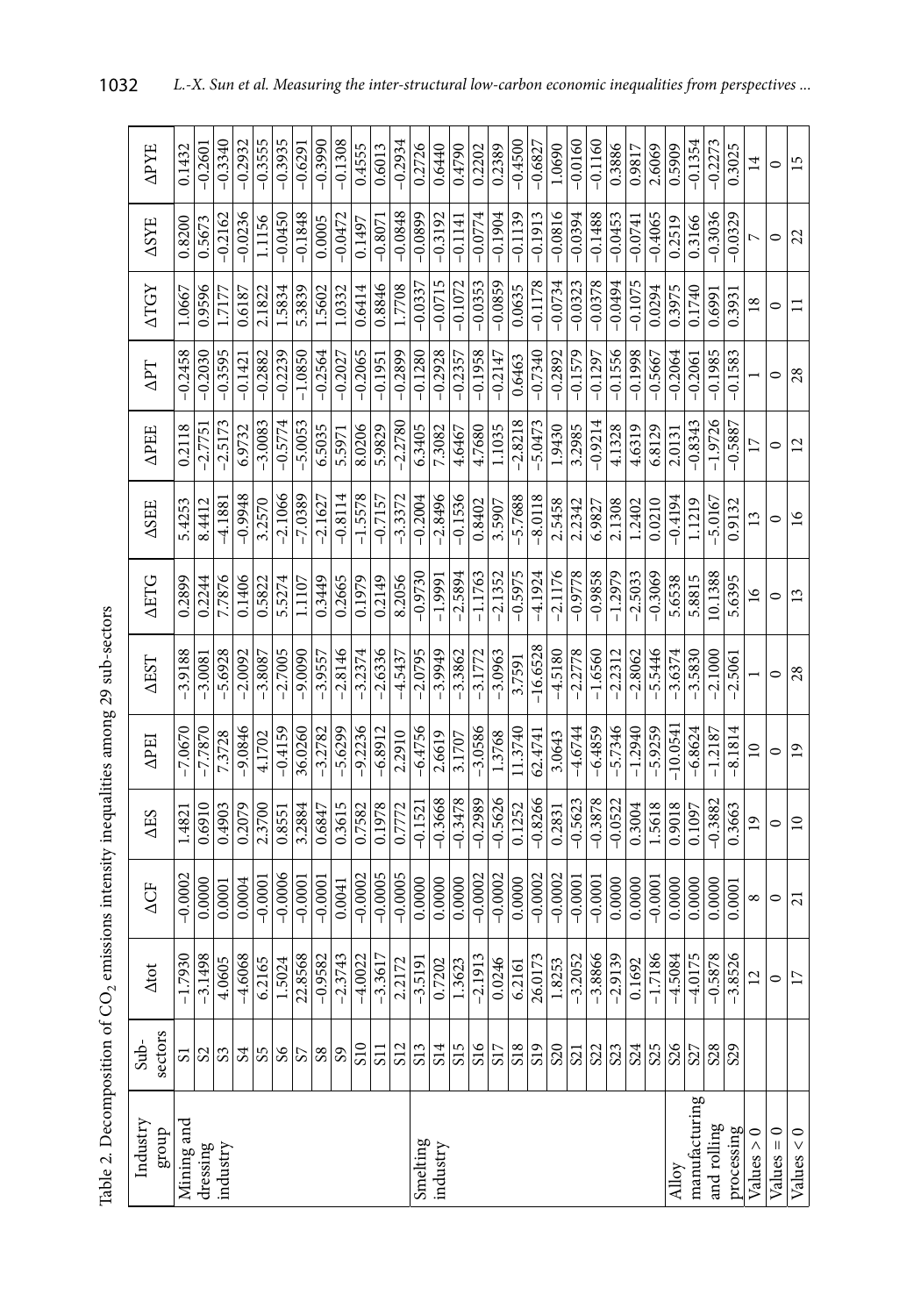

#### **2.2. Analysis of inequalities index in NMI**

#### **2.2.1. Static analysis**

To measure the inequality of low-carbon development within NMI in China, I(CI) was constructed. As shown in Figure 4, the change of I(CI) showed two stages. From 2004 to 2010, the change of I(CI) decreased rapidly from 7.4728 to 2.4989, by 66.56%. It held steady from 2010 to 2018, with fluctuations of no more than 35%. It was similar to the variation of CII described above. This indicates that the inter-inequality of NMI was decreasing and stabilizing at a lower level since 2010. It can be seen from the decomposition results that PEI and PT were the main factors of promoting low-carbon inequality development, while ETG and PEE were the factors to restrain it.

From the perspective of driving factors, PEI was the main factor for the increase of I(CI), accounting for more than 95%. However, after a sharp decline in 2008–2009, its contribution stabilized at a lower level until a slight increase during 2016–2018. To reduce the inequality of low-carbon development in the NMI, there was still a large space to narrow the PEI inequality. PT contributed only second to PEI in promoting I(CI) from 2009 to 2013. Different from PEI, its contribution showed a clear decreasing trend year by year. From the perspective of factors restraining inequality, ETG and PEE contributed to the decline of inequality. However, its contribution gradually decreased. From 2014 to 2018, the main inhibiting factor of I(CI) was EST.

#### **2.2.2. Dynamic analysis**

From the dynamic point of view, the ΔI(CI) during the study period in the whole fluctuation was not obvious. From 2008 to 2009, the decline was 47.46%, and the other ranges were no more than 35%. As shown in Figure 5, ΔETG and ΔPEE were the main factors promoting the inter-inequality of low-carbon economic development, ΔPEI was the main factor inhibiting inequality increase. The role of other factors changed over time.

During 2008–2009, it can be seen from Figure 5 that ΔI(CI) was simultaneously affected by the huge impetus of ΔPEI and ΔETG. On the one hand, it may be because of the problem of technological gap. Changes in the energy efficiency technology gap could hinder the lowcarbon decoupling process in most sub-sectors except the four major manufacturing and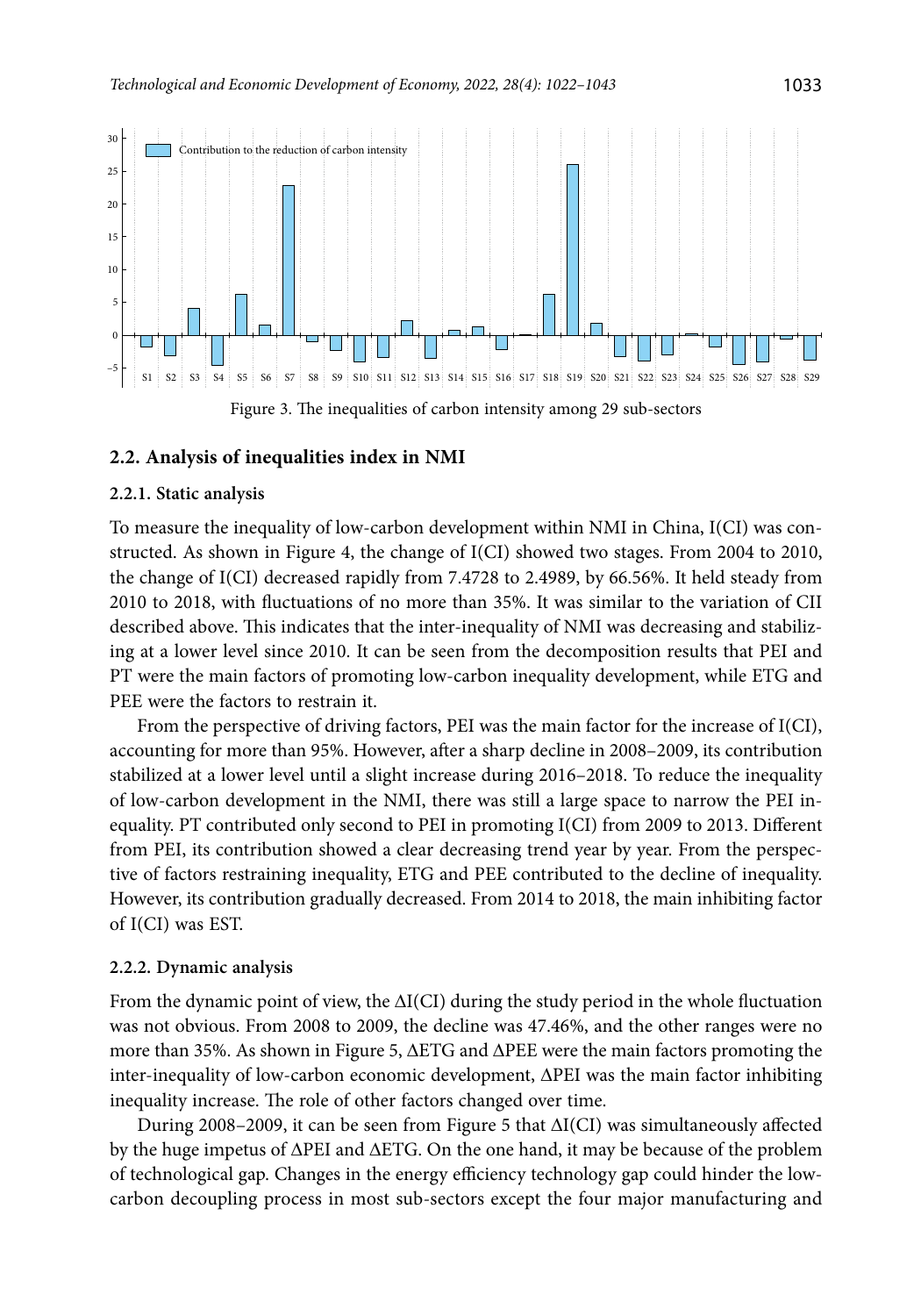

Figure 4. The inequalities index and its decomposition of the non-ferrous metal industry in 2004–2018



Figure 5. Dynamic change of the inequalities index and its decomposition of the non-ferrous metal industry in 2004–2018

rolling processing industries (Wang & Feng, 2021), which could lead to further inequality. On the other hand, the NMI had the lower potential energy intensity this year. Those two factors simultaneously affected the low-carbon economic development within the NMI during this period, leading to a sharp decline in ΔI(CI). From 2010 to 2018, as mentioned above,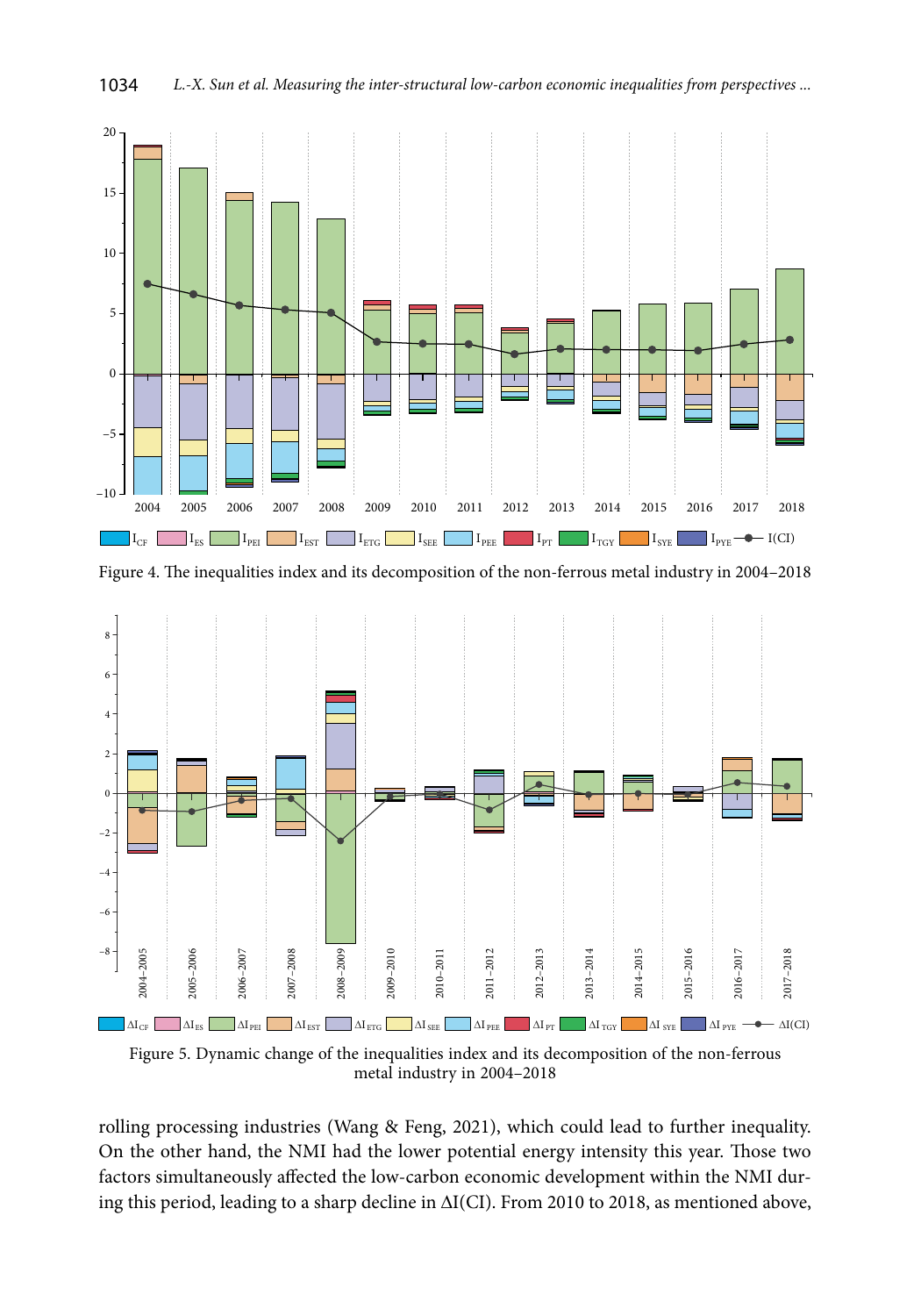$\Delta I(CI)$  remained near 0, indicating that  $\Delta I(CI)$  was stable and the inequalities of various driving factors changed very little. It was also consistent with the trend of carbon intensity changes in the NMI.

### **Conclusions and policy recommendations**

This paper aims to study the inter-inequalities of low-carbon economic development in the sub-sectors of China's NMI, by using an inequalities index considering heterogeneity and scale economy. [Simultaneously](file:///D:/DARBAI/TTED/%2bTEDE_AIP_2022_1/javascript:;), the determinants of the CII of 29 sub-sectors in NMI from 2004 to 2018 were divided into 11 components. Additionally, the I(CI) index was also decomposed from the static and dynamic perspectives, respectively. Results are as follows:

- (1) The carbon intensity change in NMI as a whole can be divided into two stages: it continued to decline from 2004 to 2010 and remained stable from 2010 to 2018. During 2004–2010, the carbon intensity decreased from 7.5298 to 2.2983, by 69.48%, with an average annual decrease of 16.65%. During 2010–2018, it stabilized at about 2, with a fluctuation of less than 15%. It shows that China's NMI was following the path of steady progress in low-carbon economic development. However, at the subsector level, there were significant inter-inequalities in the NMI. For example, the tin ore selecting (sub-sector S4) had a carbon intensity change of –4.6068, while the carbon intensity of the magnesium smelting (sub-sector S19) increased by 26.0173, much higher than that of the NMI as a whole. Therefore, the Chinese government needs to focus on the inter-inequalities of low-carbon development within the NMI, especially on the production processes with large  $CO<sub>2</sub>$  emissions such as magnesium and aluminum sectors, in order to formulate specific low-carbon policies from the perspective of inter-structural inequalities. Among them, the magnesium smelting industry can reduce internal inequality by reducing the potential energy intensity and promoting the advancement of energy-saving technologies.
- (2) During the sample period, the EST was the main inhibiting factor for inequalities, followed by PT and SYE. While the adjustment in energy structure and the decline in TGY and PEE were the key promoters. The results suggest that there were significant inequalities in the determinants of CII in China's NMI. Therefore, the Chinese government should take targeted and appropriate measures to improve the situation. For example, the current electricity consumption structure of NMI is still biased towards fossil energy, while the Chinese government should take more measures to narrow the gap between energy structures in order to reduce the inter-inequalities. In addition, the Chinese government can promote market-oriented reforms in the energy sector and narrowed the technology gaps among the sub-sectors of the NMI, therefore the inter-inequalities of low-carbon economic development within NMI can be reduced.
- (3) The I(CI) decreased rapidly (–66.56%) from 2004 to 2010, and remained stable (the fluctuation was no more than 35% from 2010 to 2018. It was mainly promoted by ETG and PEE, while PEI was the main inhibiting factor for the  $I(CI)$ , accounting for more than 85%. However, its contribution had stabilized at a lower level after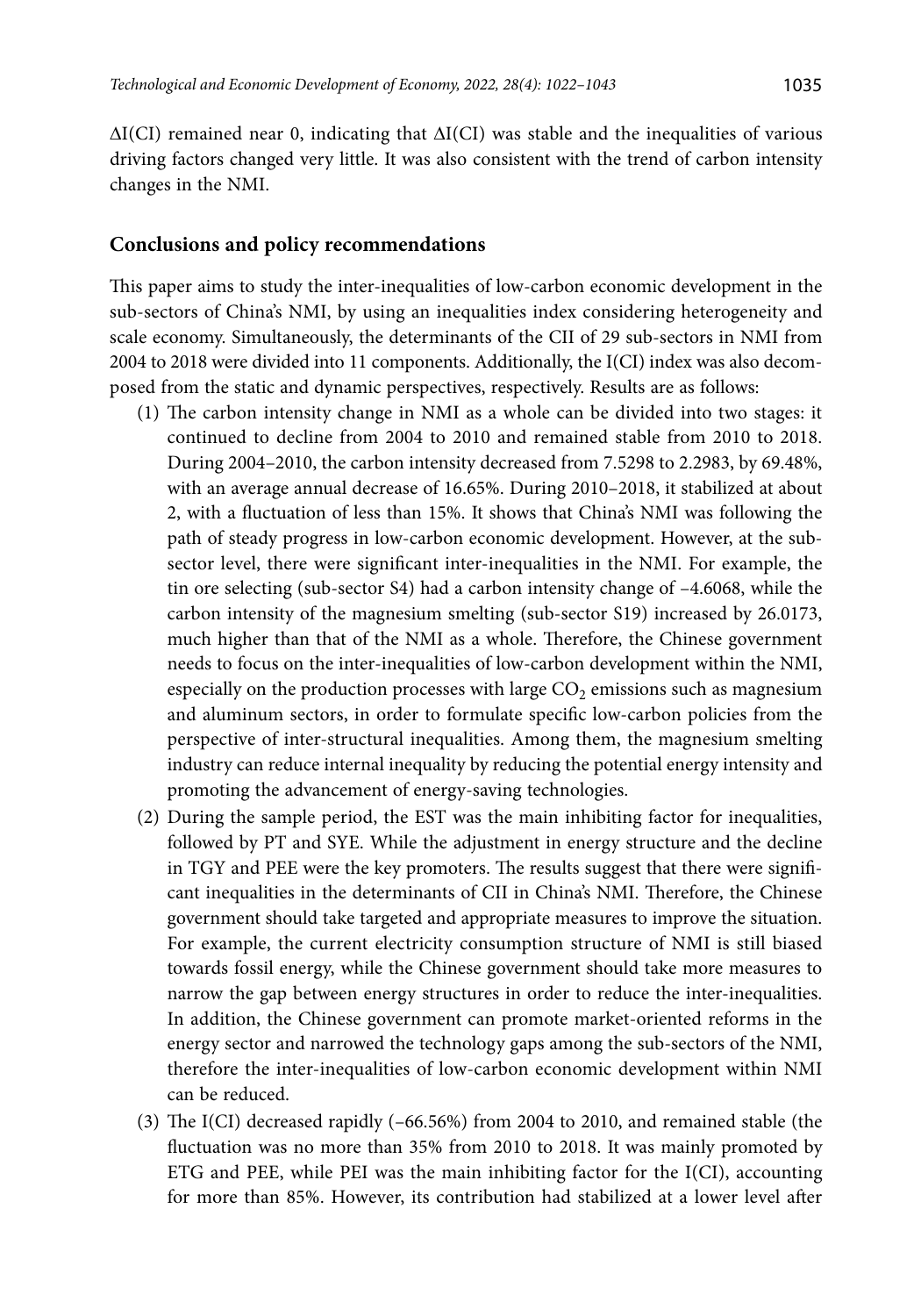decreasing sharply in 2008–2009. Specifically, the PEE was the main promoter during 2004–2009, while an inhibiting factor since 2012. To reduce the I(CI), the Chinese government needs to make further efforts to rationalize the allocation of resources in the energy market and promoting technological progress.

There are two main limitations of this study: (1) this study uses an inequality index to measure the inter-inequalities of low-carbon economic development in China's NMI and decomposes its determinants into 11 components. However, there may be more factors that contribute to the inter-inequalities. Therefore, more factors can be considered in future research; (2) the existence of regional heterogeneity in low-carbon economic development in the NMI has been widely studied, therefore future research could try to consider both inequalities in sub-industries and regional heterogeneity.

#### **Acknowledgements**

We gratefully acknowledge financial support from the National Natural Science Foundation of China (No. 72003017), the National Social Science Foundation of China (No. 19ZDA082), and the Fundamental Research Funds for the Central Universities (No. 2021CDJSKCG19).

### **References**

- Chang, K., & Chang, H. (2016). Cutting  $CO<sub>2</sub>$  intensity targets of interprovincial emissions trading in China. *Applied Energy*, *163*, 211–221. <https://doi.org/10.1016/j.apenergy.2015.10.146>
- Chen, C., Zhao, T., Yuan, R., & Kong, Y. (2019). A spatial-temporal decomposition analysis of China's carbon intensity from the economic perspective. *Journal of Cleaner Production*, *215*, 557–569. <https://doi.org/10.1016/j.jclepro.2019.01.073>
- Chen, X., & Lin, B. (2020). Energy and CO<sub>2</sub> emission performance: A regional comparison of China's non-ferrous metals industry. *Journal of Cleaner Production*, *274*, 123168. <https://doi.org/10.1016/j.jclepro.2020.123168>
- Cheng, S., Fan, W., Zhang, J., Wang, N., Meng, F., & Liu, G. (2021). Multi-sectoral determinants of carbon emission inequality in Chinese clustering cities. *Energy*, *214*, 118944. <https://doi.org/10.1016/j.energy.2020.118944>
- Chu, X., Du, G., Geng, H., & Liu, X. (2021). Can energy quota trading reduce carbon intensity in China? A study using a DEA and decomposition approach. *Sustainable Production and Consumption*, *28*, 1275–1285. <https://doi.org/10.1016/j.spc.2021.08.008>
- Du, Q., Li, J., Li, Y., Huang, N., Zhou, J., & Li, Z. (2020). Carbon inequality in the transportation industry: Empirical evidence from China. *Environmental Science and Pollution Research*, *27*(6), 6300–6311. <https://doi.org/10.1007/s11356-019-07291-4>
- Fan, Y., Liu, L. C., Wu, G., Tsai, H. T., & Wei, Y. M. (2007). Changes in carbon intensity in China: Empirical findings from 1980–2003. *Ecological Economics*, *62*(3–4), 683–691. <https://doi.org/10.1016/j.ecolecon.2006.08.016>
- Fang, Y., & Deng, W. (2011). Affecting elements and regional variables based on the objective of carbon intensity reduction in China. *International Journal of Sustainable Development* & *World Ecology*, *18*(2), 109–117. <https://doi.org/10.1080/13504509.2011.552270>
- Guan, D., Klasen, S., Hubacek, K., Feng, K., Liu, Z., He, K., Geng, Y., & Zhang, Q. (2014). Determinants of stagnating carbon intensity in China. *Nature Climate Change*, *4*(11), 1017–1023. <https://doi.org/10.1038/nclimate2388>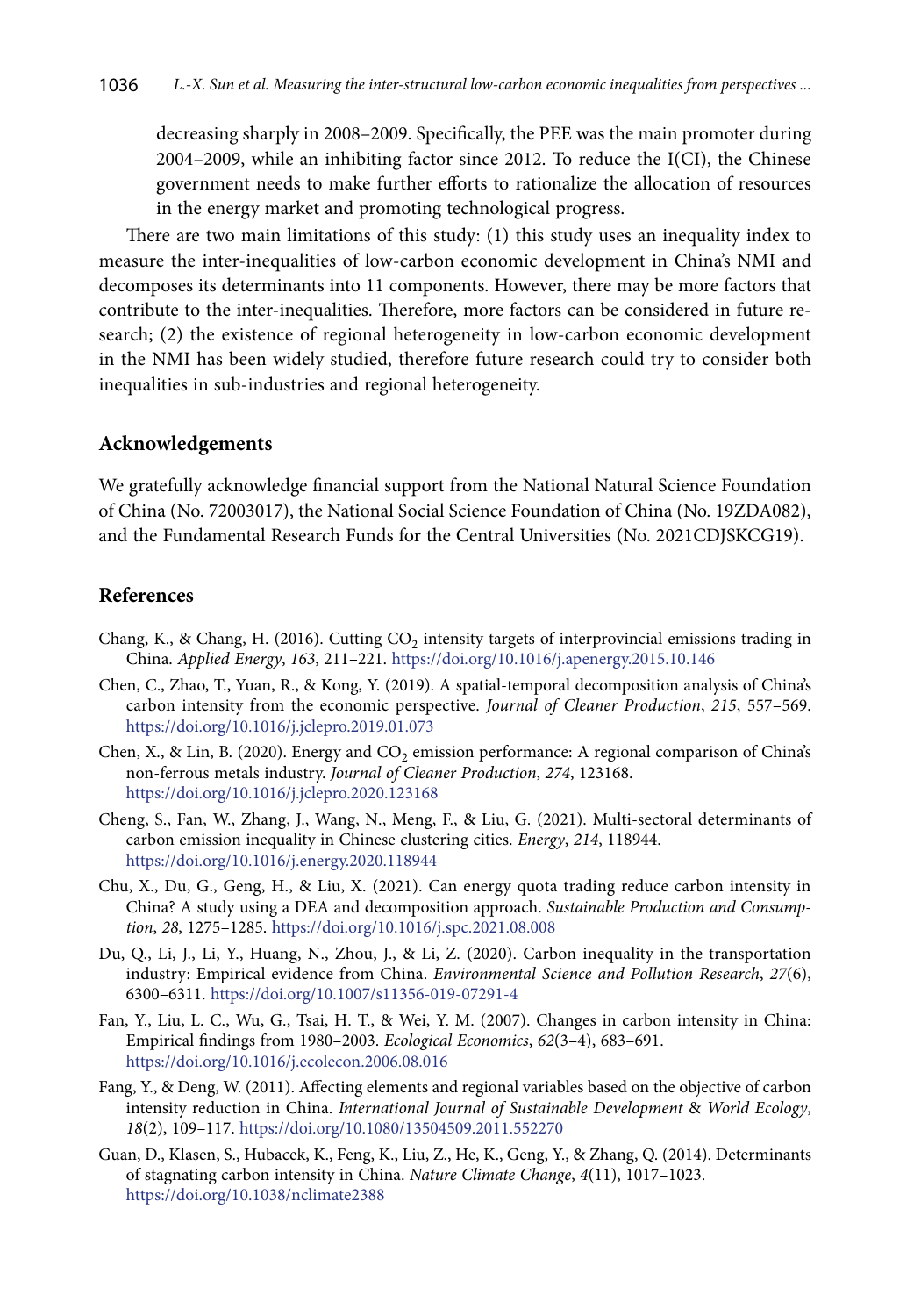- Guo, F., Zhao, T., Wang, Y., & Wang, Y. (2016). Estimating the abatement potential of provincial carbon intensity based on the environmental learning curve model in China. *Natural Hazards*, *84*(1), 685–705. <https://doi.org/10.1007/s11069-016-2452-4>
- Huang, J. (2018). Investigating the driving forces of China's carbon intensity based on a dynamic spatial model. *Environmental Science and Pollution Research*, *25*(22), 21833–21843. <https://doi.org/10.1007/s11356-018-2307-5>
- Huang, J. B., Chen, X., & Song, Y. (2020). What drives embodied metal consumption in China's imports and exports. *Resources Policy*, *69*, 101862.<https://doi.org/10.1016/j.resourpol.2020.101862>
- Intergovernmental Panel on Climate Change. (2006). 2006 *IPCC guidelines for national greenhouse gas inventories* (Vol. II). Institute for Global Environmental Strategies, Japan. [www.ipcc-nggip.iges.or.jp/](file:///D:/DARBAI/TTED/%2bTEDE_AIP_2022_1/www.ipcc-nggip.iges.or.jp/public/2006gl/index.html) [public/2006gl/index.html](file:///D:/DARBAI/TTED/%2bTEDE_AIP_2022_1/www.ipcc-nggip.iges.or.jp/public/2006gl/index.html)
- Li, A., Hu, M., Wang, M., & Cao, Y. (2016). Energy consumption and  $CO<sub>2</sub>$  emissions in Eastern and Central China: A temporal and a cross-regional decomposition analysis. *Technological Forecasting and Social Change*, *103*, 284–297. <https://doi.org/10.1016/j.techfore.2015.09.009>
- Li, M., Mi, Z., Coffman, D. M., & Wei, Y. M. (2018). Assessing the policy impacts on non-ferrous metals industry's CO<sub>2</sub> reduction: Evidence from China. *Journal of Cleaner Production*, 192, 252-261. <https://doi.org/10.1016/j.jclepro.2018.05.015>
- Li, T., Han, D., Feng, S., & Liang, L. (2019). Can industrial co-agglomeration between producer services and manufacturing reduce carbon intensity in China? *Sustainability*, *11*(15), 4024. <https://doi.org/10.3390/su11154024>
- Li, W., & Ou, Q. X. (2013). Decomposition of China's carbon emissions intensity from 1995 to 2010: An extended Kaya identity. *Mathematical Problems in Engineering*, *2013*, 973074. <https://doi.org/10.1155/2013/973074>
- Li, X., Chalvatzis, K. J., & Pappas, D. (2017). China's electricity emission intensity in 2020 an analysis at provincial level. *Energy Procedia*, *142*, 2779–2785. <https://doi.org/10.1016/j.egypro.2017.12.421>
- Lin, B., & Du, K. (2014). Decomposing energy intensity change: A combination of index decomposition analysis and production-theoretical decomposition analysis. *Applied Energy*, *129*, 158–165. <https://doi.org/10.1016/j.apenergy.2014.04.101>
- Lin, B., & Chen, X. (2019). Evaluating the  $CO<sub>2</sub>$  performance of China's non-ferrous metals Industry: A total factor meta-frontier Malmquist index perspective. *Journal of Cleaner Production*, *209*, 1061–1077. <https://doi.org/10.1016/j.jclepro.2018.10.278>
- Lin, Q., Zhang, L., Qiu, B., Zhao, Y., & Wei, C. (2021). Spatiotemporal analysis of land use patterns on carbon emissions in China. *Land*, *10*(2), 141.<https://doi.org/10.3390/land10020141>
- Liu, H., & Gong, G. (2021). Spatial-temporal analysis of China's carbon intensity: A ST-IDA decomposition based on energy input-output table. *Environmental Science and Pollution Research*, *28*(42), 60060–60079. <https://doi.org/10.1007/s11356-021-14877-4>
- Liu, Y., Wang, M., & Feng, C. (2020). Inequalities of China's regional low-carbon development. *Journal of Environmental Management*, *274*, 111042. <https://doi.org/10.1016/j.jenvman.2020.111042>
- Pan, X., Guo, S., Xu, H., Tian, M., Pan, X., & Chu, J. (2022). China's carbon intensity factor decomposition and carbon emission decoupling analysis. *Energy*, *239*, 122175. <https://doi.org/10.1016/j.energy.2021.122175>
- Pang, J., Li, N., Mu, H., Zhanga, M., & Zhao, H. (2021). Study on the spatial interaction between carbon emission intensity and shadow economy in China. *Science of the Total Environment*, 152616. <https://doi.org/10.1016/j.scitotenv.2021.152616>
- Raupach, M. R., Marland, G., Ciais, P., Le Quéré, C., Canadell, J. G., Klepper, G., & Field, C. B. (2007). Global and regional drivers of accelerating CO<sub>2</sub> emissions. *Proceedings of the National Academy of Sciences*, *104*(24), 10288–10293. <https://doi.org/10.1073/pnas.0700609104>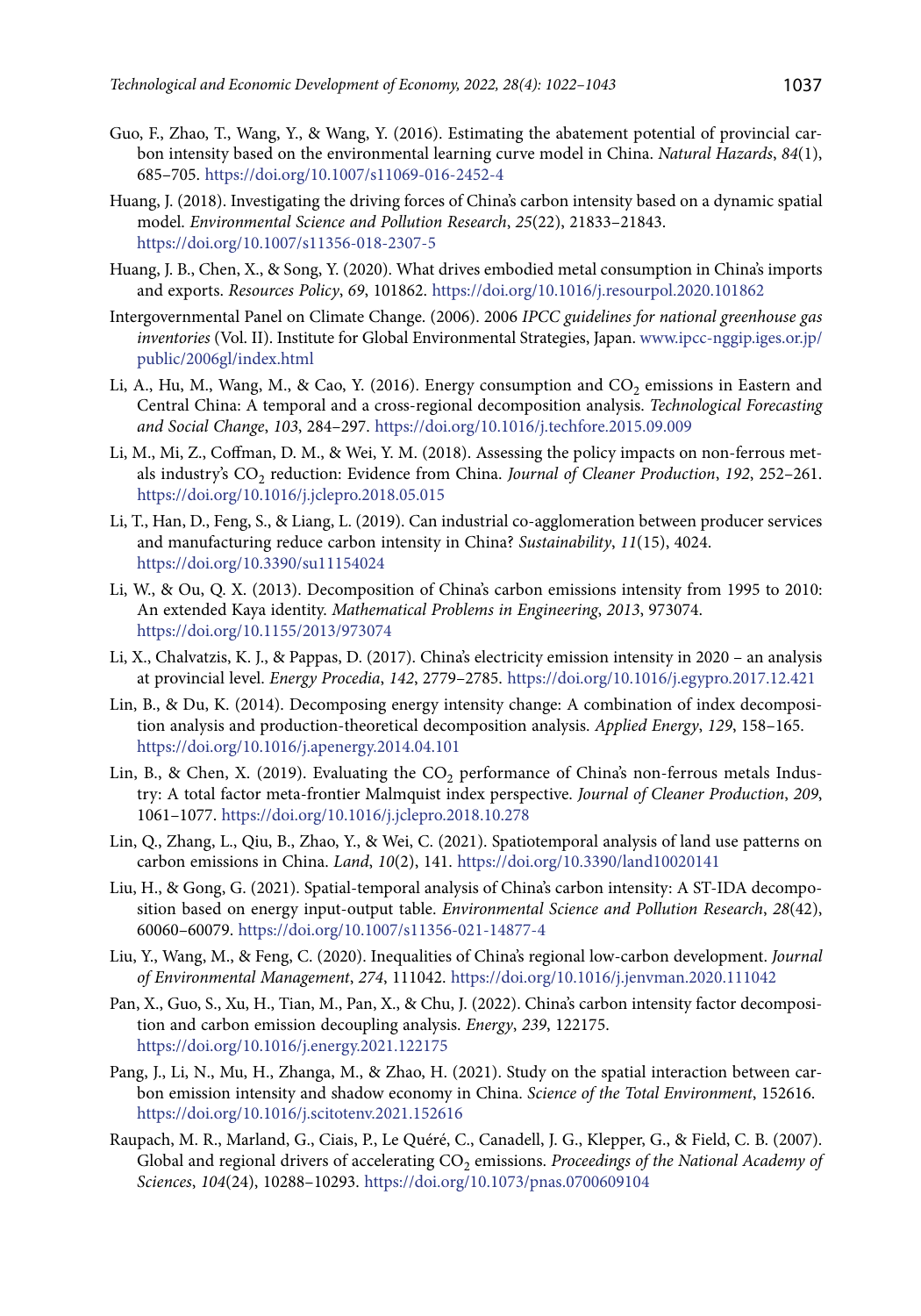- Ren, S., & Hu, Z. (2012). Effects of decoupling of carbon dioxide emission by Chinese nonferrous metals industry. *Energy Policy*, *43*, 407–414. <https://doi.org/10.1016/j.enpol.2012.01.021>
- Shi, Y., & Zhao, T. (2016). A decomposition analysis of carbon dioxide emissions in the Chinese nonferrous metal industry. *Mitigation and Adaptation Strategies for Global Change*, *21*(6), 823–838. <https://doi.org/10.1007/s11027-014-9624-x>
- Song, C., Zhao, T., & Wang, J. (2019a). Spatial-temporal analysis of China's regional carbon intensity based on ST-IDA from 2000 to 2015. *Journal of Cleaner Production*, *238*, 117874. <https://doi.org/10.1016/j.jclepro.2019.117874>
- Song, Y., Huang, J., Zhang, Y., & Wang, Z. (2019b). Drivers of metal consumption in China: An inputoutput structural decomposition analysis. *Resources Policy*, *63*, 101421. <https://doi.org/10.1016/j.resourpol.2019.101421>
- Tian, Q., Zhao, T., & Yuan, R. (2021). An overview of the inequality in China's carbon intensity 1997– 2016: A Theil index decomposition analysis. *Clean Technologies and Environmental Policy*, *23*, 1581–1601. <https://doi.org/10.1007/s10098-021-02050-x>
- Wang, F., Sun, X., Reiner, D. M., & Wu, M. (2020). Changing trends of the elasticity of China's carbon emission intensity to industry structure and energy efficiency. *Energy Economics*, *86*, 104679. <https://doi.org/10.1016/j.eneco.2020.104679>
- Wang, F., Wang, C., Su, Y., Jin, L., Wang, Y., & Zhang, X. (2017b). Decomposition analysis of carbon emission factors from energy consumption in Guangdong Province from 1990 to 2014. *Sustainability*, *9*(2), 274. <https://doi.org/10.3390/su9020274>
- Wang, J., Zhao, T., & Zhang, X. (2017a). Changes in carbon intensity of China's energy-intensive industries: A combined decomposition and attribution analysis. *Natural Hazards*, *88*(3), 1655–1675. <https://doi.org/10.1007/s11069-017-2938-8>
- Wang, K., Tian, H., Hua, S., Zhu, C., Gao, J., Xue, Y., Hao, J., Wang, Y., & Zhou, J. (2016). A comprehensive emission inventory of multiple air pollutants from iron and steel industry in China: Temporal trends and spatial variation characteristics. *Science of the Total Environment*, *559*, 7–14. <https://doi.org/10.1016/j.scitotenv.2016.03.125>
- Wang, M., & Feng, C. (2018). Decomposing the change in energy consumption in China's nonferrous metal industry: An empirical analysis based on the LMDI method. *Renewable and Sustainable Energy Reviews*, *82*(3), 2652–2663. <https://doi.org/10.1016/j.rser.2017.09.103>
- Wang, M., & Feng, C. (2019). Decoupling economic growth from carbon dioxide emissions in China's metal industrial sectors: A technological and efficiency perspective. *Science of the Total Environment*, *691*, 1173–1181. <https://doi.org/10.1016/j.scitotenv.2019.07.190>
- Wang, M., & Feng, C. (2021). Towards a decoupling between economic expansion and carbon dioxide emissions in resources sector: A case study of China's 29 non-ferrous metal industries. *Resources Policy*, *74*, 102249. <https://doi.org/10.1016/j.resourpol.2021.102249>
- Wang, Q., & Wang, S. (2020). Why does China's carbon intensity decline and India's carbon intensity rise? a decomposition analysis on the sector. *Journal of Cleaner Production*, *265*, 121569. https://doi.org/10.1016/j.jclepro.2020.121569
- Wang, X., & Lin, B. (2017). Factor and fuel substitution in China's iron & steel industry: Evidence and policy implications. *Journal of Cleaner Production*, *141*, 751–759. <https://doi.org/10.1016/j.jclepro.2016.09.133>
- Wang, Y., & Chandler, W. (2010). The Chinese nonferrous metals industry energy use and  $CO<sub>2</sub>$  emissions. *Energy Policy*, *38*(11), 6475–6484. <https://doi.org/10.1016/j.enpol.2009.03.054>
- Wang, Y., & Zheng, Y. (2020). Spatial effects of carbon emission intensity and regional development in China. *Environmental Science and Pollution Research*, 1–13.
- Wang, Y., Shang, P., He, L., Zhang, Y., & Liu, D. (2018). Can China achieve the 2020 and 2030 carbon intensity targets through energy structure adjustment? *Energies*, *11*(10), 2721. <https://doi.org/10.3390/en11102721>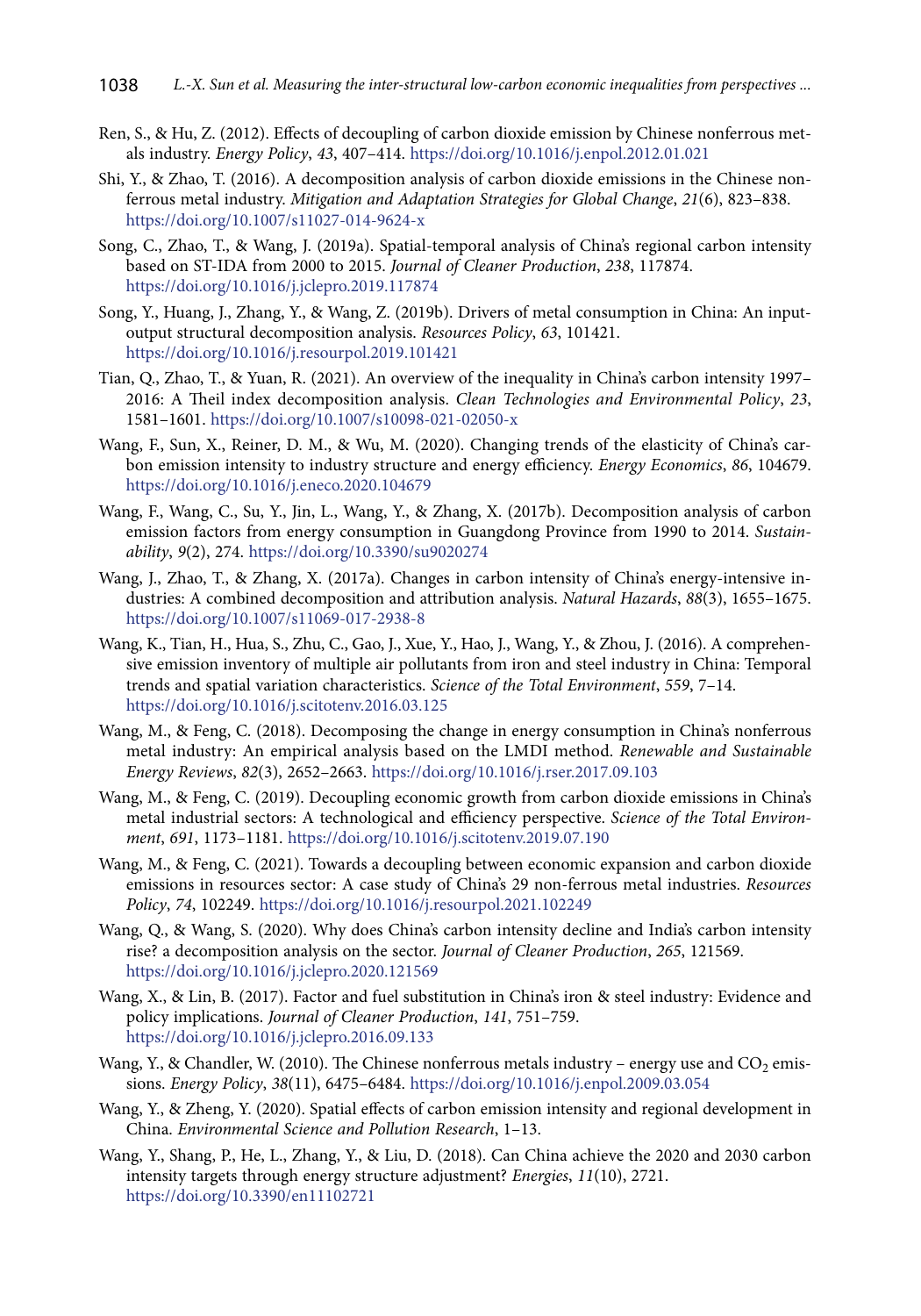- Wang, Z. C., Mu, H. L., & Li, H. N. (2013). Analysis of China's CO<sub>2</sub> emission and carbon trading potential. *Applied Mechanics and Materials*, *281*, 704–709. <https://doi.org/10.4028/www.scientific.net/AMM.281.704>
- Wu, R., Dong, J., Zhou, L., & Zhang, L. (2018). Regional distribution of carbon intensity and its driving factors in China: An empirical study based on provincial data. *Polish Journal of Environmental Studies*, *27*(3), 1331–1341. <https://doi.org/10.15244/pjoes/76364>
- Wu, Y., Shen, L., Zhang, Y., Shuai, C., Yan, H., Lou, Y., & Ye, G. (2019). A new panel for analyzing the impact factors on carbon emission: A regional perspective in China. *Ecological Indicators*, *97*, 260–268. <https://doi.org/10.1016/j.ecolind.2018.10.006>
- Xiao, H., Sun, K., Tu, X., Bi, H., & Wen, M. (2020). Diversified carbon intensity under global value chains: A measurement and decomposition analysis. *Journal of Environmental Management*, *272*, 111076. <https://doi.org/10.1016/j.jenvman.2020.111076>
- Xu, S. C., Zhou, Y. F., Feng, C., & Zhang, J. N. (2021). The factors of regional PM<sub>2</sub>, emissions inequality in China. *Process Safety and Environmental Protection*, *150*, 79–92. <https://doi.org/10.1016/j.psep.2021.04.005>
- Yang, F., Chou, J., Dong, W., Sun, M., & Zhao, W. (2020). Adaption to climate change risk in eastern China: Carbon emission characteristics and analysis of reduction path. *Physics and Chemistry of the Earth*, *Parts A*/*B*/*C*, *115*, 102829. <https://doi.org/10.1016/j.pce.2019.102829>
- Zang, H., Wang, M., & Feng, C. (2021). What determines the climate mitigation process of China's regional industrial sector? *Environmental Science and Pollution Research*, *28*(8), 9192–9203. <https://doi.org/10.1007/s11356-020-11006-5>
- Zhang, H., & Ke, H. (2022). Spatial spillover effects of directed technical change on urban carbon intensity, based on 283 cities in China from 2008 to 2019. *International Journal of Environmental Research and Public Health*, *19*(3), 1679. <https://doi.org/10.3390/ijerph19031679>
- Zhang, L., Chen, D., Peng, S., Pang, Q., & Li, F. (2020). Carbon emissions in the transportation sector of Yangtze River Economic Belt: Decoupling drivers and inequality. *Environmental Science and Pollution Research*, *27*(17), 21098–21108. <https://doi.org/10.1007/s11356-020-08479-9>
- Zheng, J., Mi, Z., Coffman, D. M., Shan, Y., Guan, D., & Wang, S. (2019). The slowdown in China's carbon emissions growth in the new phase of economic development. *One Earth*, *1*(2), 240–253. <https://doi.org/10.1016/j.oneear.2019.10.007>
- Zhong, M. R., Xiao, S. L., Zou, H., Zhang, Y. J., & Song, Y. (2021). The effects of technical change on carbon intensity in China's non-ferrous metal industry. *Resources Policy*, *73*, 102226. <https://doi.org/10.1016/j.resourpol.2021.102226>
- Zhou, X., Zhou, D., Wang, Q., & Su, B. (2020). Who shapes China's carbon intensity and how? A demand-side decomposition analysis. *Energy Economics*, *85*, 104600. <https://doi.org/10.1016/j.eneco.2019.104600>
- Zhou, Y., Xu, Y., Liu, C., Fang, Z., & Guo, J. (2019). Spatial effects of technological progress and financial support on China's provincial carbon emissions. *International Journal of Environmental Research and Public Health*, *16*(10), 1743. <https://doi.org/10.3390/ijerph16101743>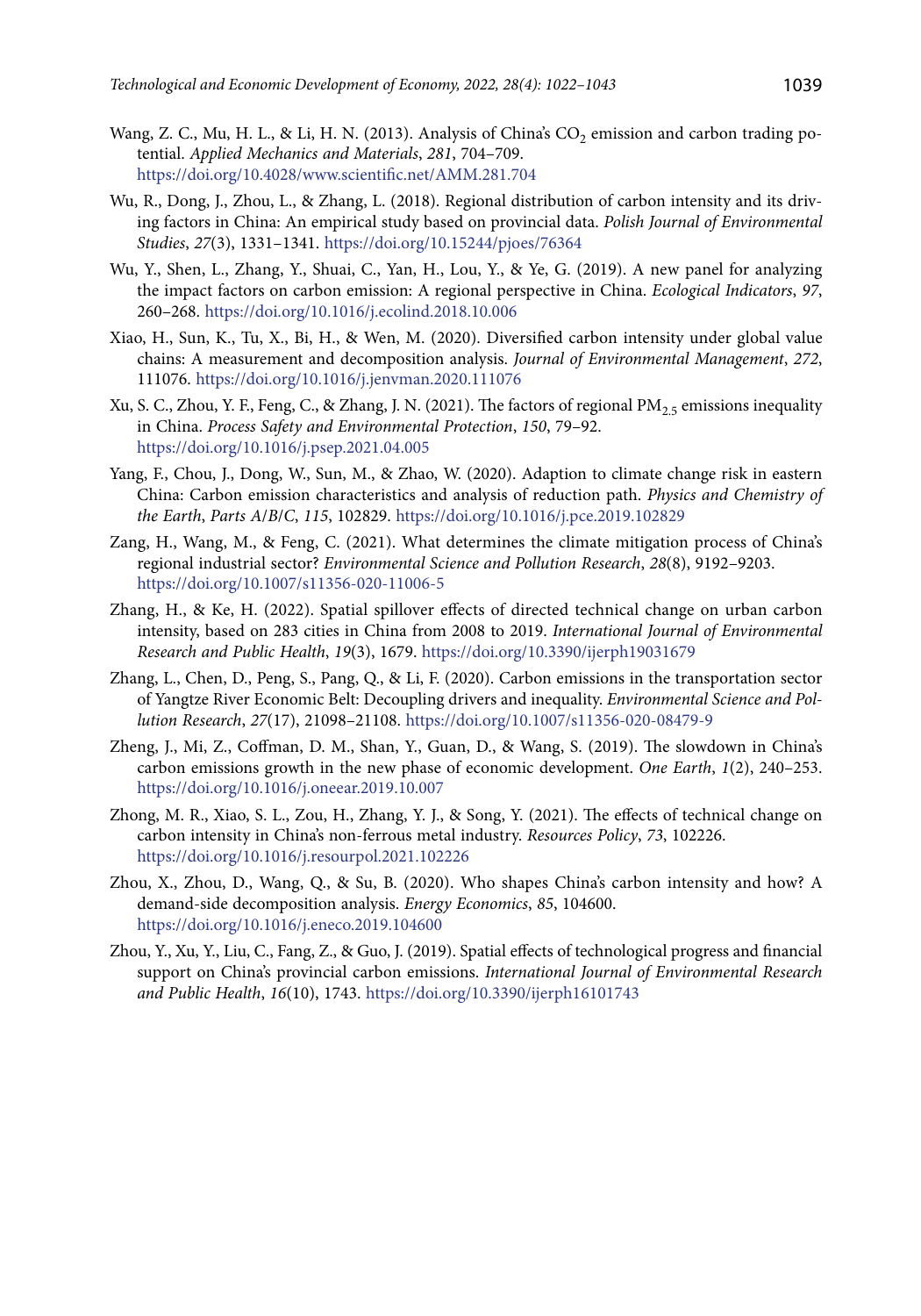### **APPENDIX**

#### **A. Specific solution process**

Energy-oriented distance function based on global meta-frontier DEA  $(D^{G}_{E,i}(l_i, k_i, e_i, y_i, c_i | CAS))$  and the corresponding output-oriented distance function  $(D^{G}_{Y}(l^{t}, k^{t}, e^{t}, y^{t}, c^{t} | CRS))$  can be solved by the following linear programming:

$$
\begin{cases}\n\frac{1}{D^G \mathcal{E}(l^t, k^t, e^t, y^t, c^t | \text{CRS})} = \min \theta \\
\text{s.t.} \sum_{t=0}^T \sum_{n=1}^N z_n^t \cdot x_n^t \le l^t; \sum_{t=0}^T \sum_{n=1}^N z_n^t \cdot e_n^t \le \theta e^t; \sum_{t=0}^T \sum_{n=1}^N z_n^t \cdot k_n^t \le k^t; \\
\sum_{t=0}^T \sum_{n=1}^N z_n^t \cdot y_n^t \ge y^t; \sum_{t=0}^T \sum_{n=1}^N z_n^t \cdot c_n^t = \delta c^t; 0 \le \delta \le 1; \\
z_n^t \ge 0, \text{ for } \forall n = 1, 2, \cdots, N \text{ and } t = 1, 2, \cdots, T.\n\end{cases} (A.1)
$$

$$
\begin{cases}\n\frac{1}{D^{G}_{Y}(l^{t}, k^{t}, e^{t}, y^{t}, c^{t} | CRS)} = \max \eta \\
\text{s.t.} \sum_{t=0}^{T} \sum_{n=1}^{N} z_{n}^{t} \cdot x_{n}^{t} \leq l^{t} ; \sum_{t=0}^{T} \sum_{n=1}^{N} z_{n}^{t} \cdot e_{n}^{t} \leq e^{t} ; \sum_{t=0}^{T} \sum_{n=1}^{N} z_{n}^{t} \cdot k_{n}^{t} \leq k^{t} ; \\
\sum_{t=0}^{T} \sum_{n=1}^{N} z_{n}^{t} \cdot y_{n}^{t} \geq \eta y^{t} ; \sum_{t=0}^{T} \sum_{n=1}^{N} z_{n}^{t} \cdot c_{n}^{t} = \delta c^{t} ; 0 \leq \delta \leq 1; \\
z_{n}^{t} \geq 0, \text{ for } \forall n = 1, 2, \cdots, N \text{ and } t = 1, 2, \cdots, T.\n\end{cases} (A.2)
$$

Energy-oriented distance function based on single phase meta-frontier DEA  $(D<sup>t</sup><sub>E</sub>(l<sup>t</sup>, k<sup>t</sup>, e<sup>t</sup>, y<sup>t</sup>, c<sup>t</sup> | CAS)$  and the corresponding output-oriented distance function  $(D<sup>t</sup><sub>Y</sub>(l<sup>t</sup>, k<sup>t</sup>, e<sup>t</sup>, y<sup>t</sup>, c<sup>t</sup> |CRS)$  can be solved by the following linear programming:

$$
\begin{cases}\n\frac{1}{D^t_{E}(l^t, k^t, e^t, y^t, c^t | \text{CRS})} = \min \theta \\
\sum_{n=1}^N z_n^t \cdot x_n^t \le l^t; \sum_{n=1}^N z_n^t \cdot e_n^t \le \theta e^t; \sum_{n=1}^N z_n^t \cdot k_n^t \le k^t; \\
\sum_{n=1}^N z_n^t \cdot y_n^t \ge y^t; \sum_{n=1}^N z_n^t \cdot c_n^t = \delta c^t; 0 \le \delta \le 1; \\
z_n^t \ge 0, \text{ for } n = 1, 2, \dots, N.\n\end{cases} (A.3)
$$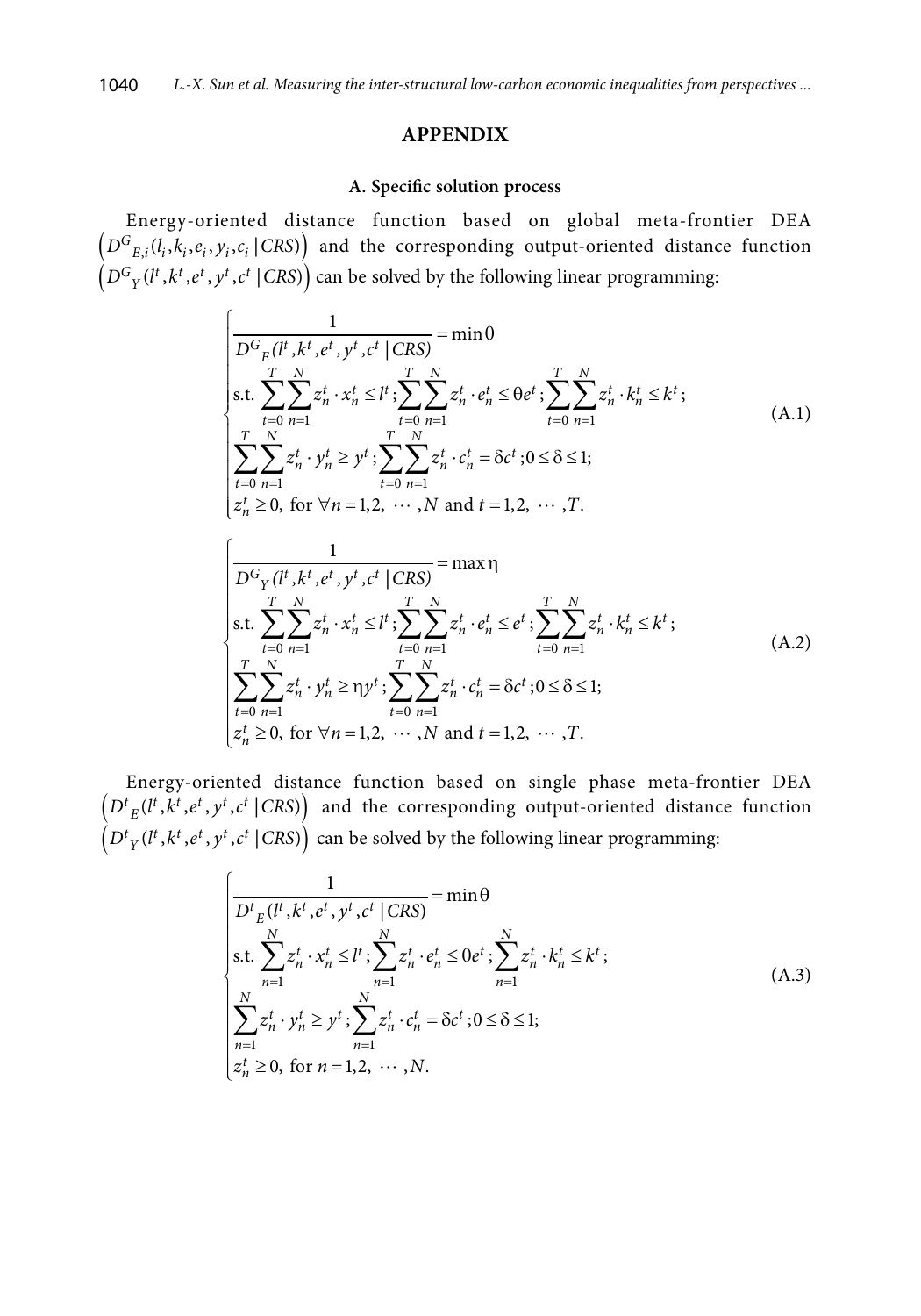$$
\begin{cases}\n\frac{1}{D^{t} \gamma(l^{t}, k^{t}, e^{t}, y^{t}, c^{t} | CRS)} = \max \eta \\
\text{s.t.} \sum_{n=1}^{N} z_{n}^{t} \cdot l_{n}^{t} \le l^{t}; \sum_{n=1}^{N} z_{n}^{t} \cdot k_{n}^{t} \le k^{t}; \sum_{n=1}^{N} z_{n}^{t} \cdot e_{n}^{t} \le e^{t}; \\
\sum_{n=1}^{N} z_{n}^{t} \cdot y_{n}^{t} \ge \eta y^{t}; \sum_{n=1}^{N} z_{n}^{t} \cdot c_{n}^{t} = \delta c^{t}; 0 \le \delta \le 1; \\
z_{n}^{t} \ge 0, \text{ for } n = 1, 2, \cdots, N.\n\end{cases} (A.4)
$$

Under the assumption of constant returns to scale, energy-oriented distance function based on single phase group-frontier DEA  $\left(D^t_{gE,i}(l_i, k_i, e_i, y_i, c_i \mid C^{RS}_{\cdot}\right)$  and the corresponding output-oriented distance function  $\left( D^t \frac{1}{gY}(l^t, k^t, e^t, y^t, c^t \mid CRS) \right)$  can be solved by the following linear programming:

$$
\frac{1}{D^{t}_{gE}(l^{t}, k^{t}, e^{t}, y^{t}, c^{t} | CRS)} = \min \theta
$$
\n
$$
\begin{aligned}\n\text{s.t.} &\sum_{n=1}^{N_{g}} z_{n}^{t} \cdot x_{n}^{t} \le l^{t}; \sum_{n=1}^{N_{g}} z_{n}^{t} \cdot e_{n}^{t} \le \theta e^{t}; \sum_{n=1}^{N_{g}} z_{n}^{t} \cdot k_{n}^{t} \le k^{t}; \\
\sum_{n=1}^{N_{g}} z_{n}^{t} \cdot y_{n}^{t} \ge y^{t}; \sum_{n=1}^{N_{g}} z_{n}^{t} \cdot c_{n}^{t} = \delta c^{t}; 0 \le \delta \le 1; \\
z_{n}^{t} \ge 0, \text{ for } \forall n = 1, 2, \cdots, N_{g}.\n\end{aligned}
$$
\n
$$
\begin{aligned}\n&\left| \frac{1}{D^{t}_{gY}(l^{t}, k^{t}, e^{t}, y^{t}, c^{t} | CRS)} = \max \eta \\
\sum_{n=1}^{N_{g}} z_{n}^{t} \cdot x_{n}^{t} \le l^{t}; \sum_{n=1}^{N_{g}} z_{n}^{t} \cdot e_{n}^{t} \le e^{t}; \sum_{n=1}^{N_{g}} z_{n}^{t} \cdot k_{n}^{t} \le k^{t}; \\
\sum_{n=1}^{N_{g}} z_{n}^{t} \cdot y_{n}^{t} \ge \eta y^{t}; \sum_{n=1}^{N_{g}} z_{n}^{t} \cdot c_{n}^{t} = \delta c^{t}; 0 \le \delta \le 1; \\
z_{n}^{t} \ge 0, \text{ for } \forall n = 1, 2, \cdots, N_{g}.\n\end{aligned}\n\right.
$$
\n(A.6)

Under the assumption of variable returns to scale, energy-oriented distance function based on single phase group-frontier DEA  $(D^t_{gE}(l^t, k^t, e^t, y^t, c^t | VRS))$  and the corresponding output-oriented distance function  $(D^t_{gY}(l^t, k^t, e^t, y^t, c^t | VRS))$  can be solved by the following linear programming:

$$
\begin{cases}\n\frac{1}{D_{gE}^{t}(l^{t}, k^{t}, e^{t}, y^{t}, c^{t} | VRS)} = \min \theta \\
\text{s.t.} \sum_{n=1}^{N_{g}} z_{n}^{t} \cdot x_{n}^{t} \leq l^{t}; \sum_{n=1}^{N_{g}} z_{n}^{t} \cdot e_{n}^{t} \leq \theta e^{t}; \sum_{n=1}^{N_{g}} z_{n}^{t} \cdot k_{n}^{t} \leq k^{t}; \\
\lambda \sum_{n=1}^{N_{g}} z_{n}^{t} \cdot y_{n}^{t} \geq y^{t}; \lambda \sum_{n=1}^{N_{g}} z_{n}^{t} \cdot c_{n}^{t} = \delta c^{t}; \sum_{n=1}^{N_{g}} z_{n}^{t} = 1; \\
0 \leq \delta \leq 1; z_{n}^{t} \geq 0, \text{ for } \forall n = 1, 2, \cdots, N_{g}.\n\end{cases} (A.7)
$$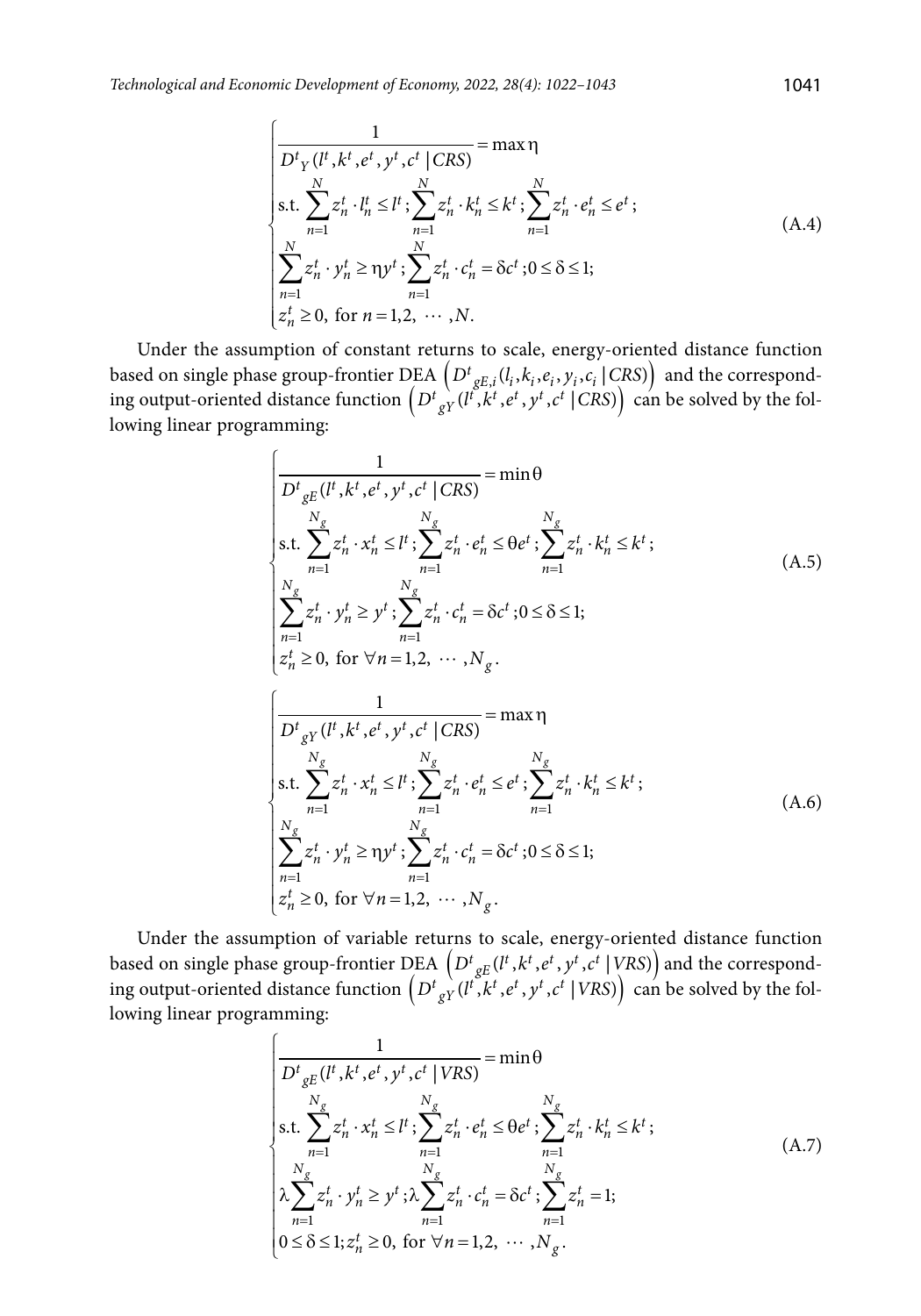$$
\begin{cases}\n\frac{1}{D^{t}_{gY}(l^{t}, k^{t}, e^{t}, y^{t}, c^{t} | VRS)} = \max \eta \\
\text{s.t.} \sum_{n=1}^{N_{g}} z_{n}^{t} \cdot x_{n}^{t} \le l^{t} ; \sum_{n=1}^{N_{g}} z_{n}^{t} \cdot e_{n}^{t} \le e^{t} ; \sum_{n=1}^{N_{g}} z_{n}^{t} \cdot k_{n}^{t} \le k^{t}; \\
\lambda \sum_{n=1}^{N_{g}} z_{n}^{t} \cdot y_{n}^{t} \ge \eta y^{t} ; \lambda \sum_{n=1}^{N_{g}} z_{n}^{t} \cdot c_{n}^{t} = \delta c^{t} ; \sum_{n=1}^{N_{g}} z_{n}^{t} = 1; \\
0 \le \delta \le 1; z_{n}^{t} \ge 0, \text{ for } \forall n = 1, 2, \cdots, N_{g}.\n\end{cases} (A.8)
$$

By setting  $z_n = \lambda z_n$  and  $z_n = (1 - \lambda)z_n$ , model (A.7) and model (A.8) can be re-linearized as follows:

$$
\begin{cases}\n\frac{1}{D^{t}_{gE}(l^{t}, k^{t}, e^{t}, y^{t}, c^{t} | VRS)} = \min \theta \\
\text{s.t.} \sum_{n=1}^{N_{g}} (z_{n}^{'t} + z_{n}^{''t}) \cdot x_{n}^{t} \leq l^{t} ; \sum_{n=1}^{N_{g}} (z_{n}^{'t} + z_{n}^{''t}) \cdot e_{n}^{t} \leq \theta e^{t} ; \sum_{n=1}^{N_{g}} (z_{n}^{'t} + z_{n}^{''t}) \cdot k_{n}^{t} \leq k^{t}; \\
\lambda \sum_{n=1}^{N_{g}} z_{n}^{'t} \cdot y_{n}^{t} \geq y^{t} ; \lambda \sum_{n=1}^{N_{g}} z_{n}^{'t} \cdot c_{n}^{t} = \delta c^{t} ; \sum_{n=1}^{N_{g}} (z_{n}^{'t} + z_{n}^{''t}) = 1; \\
0 \leq \delta \leq 1; z_{n}^{'t}, z_{n}^{''t} \geq 0, \text{ for } \forall n = 1, 2, \cdots, N_{g}.\n\end{cases} (A.9)
$$

$$
\begin{cases}\n\frac{1}{D_{gY}^{t}(l^{t}, k^{t}, e^{t}, y^{t}, c^{t} | VRS)} = \max \eta \\
\text{s.t.} \sum_{n=1}^{N_g} (z_{n}^{'t} + z_{n}^{"t}) \cdot x_{n}^{t} \le l^{t}; \sum_{n=1}^{N_g} (z_{n}^{'t} + z_{n}^{"t}) \cdot e_{n}^{t} \le e^{t}; \sum_{n=1}^{N_g} (z_{n}^{'t} + z_{n}^{"t}) \cdot k_{n}^{t} \le k^{t}; \\
\lambda \sum_{n=1}^{N_g} z_{n}^{'t} \cdot y_{n}^{t} \ge \eta y^{t}; \lambda \sum_{n=1}^{N_g} z_{n}^{'t} \cdot c_{n}^{t} = \delta c^{t}; \sum_{n=1}^{N_g} (z_{n}^{'t} + z_{n}^{"t}) = 1; \\
0 \le \delta \le 1; z_{n}^{'t}, z_{n}^{"t} \ge 0, \text{ for } \forall n = 1, 2, \cdots, N_g.\n\end{cases} (A.10)
$$

Among them, *l*, *k*, *e*, *y*, *c* are respectively labor, capital, energy, economic output, and CO<sub>2</sub> emissions; *z* represents the strength variable of linked input-output data; T means that the sample contains T periods; *N* is the number of decision units contained in the sample;  $N_g$ is the number of decision units in the  $g_{\text{th}}$  group; CRS and VRS represent the assumption of constant return to scale and variable return to scale respectively.